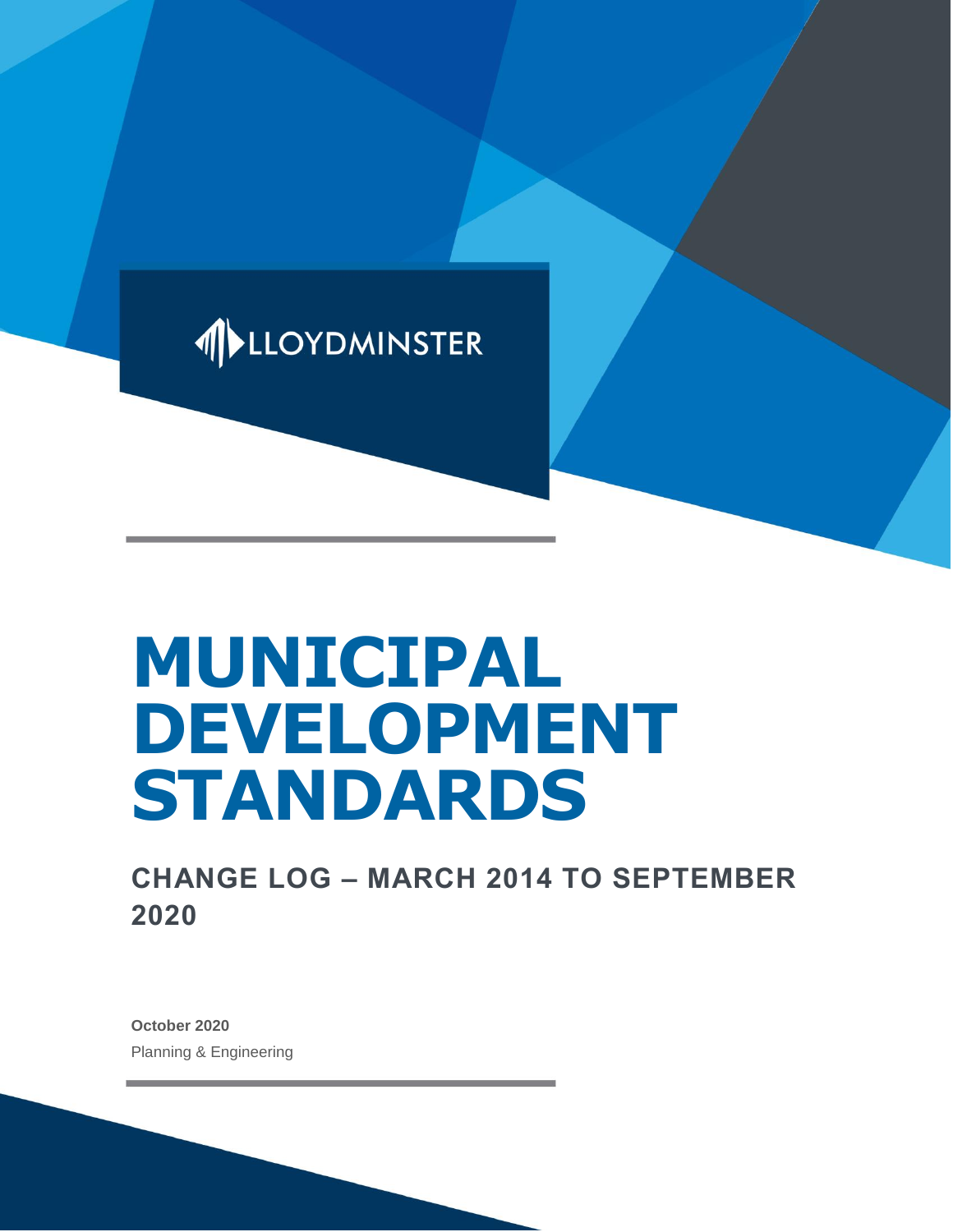

# **CHANGE LOG**

This document summarizes the changes made from the March 2014 version of the Municipal Development Standards (MDS). Section numbers in **bold** are referenced to the version released in 2020, all others are referenced to the March 2014 revision. Many section numbers will have changed in the 2020 version of the MDS, refer to the table of contents for each section for the revised numbers.

# General:

- All references to the City's departments or representatives have been changed to "the City", unless explicitly referring to an individual; and
- Updated references to Standard Drawings to specify which drawings, where applicable.

# Section 1.1 Foreword:

Added that the MDS represents the minimum requirements acceptable to the City and are not meant to limit creativity and innovation in design.

Section 1.2.1 Municipal Development Standards:

Added that the MDS also applies to construction.

# Section 1.4 Definitions:

- Removed all references to Rural Residential;
- Removed Canada Post mailboxes from definition of Municipal Improvements;
- Removed definition of Foreman;
- Removed definition of Engineer;
- Changed Rural services definition to be City owned water and sewage, with storm runoff going to ditches;
- Changed Redline Drawings definition to allow for annotations to be handwritten;
- Changed Commercial/Industrial definition to match that of the Land Use Bylaw;
- Added City departments, employees and representatives to the definition of City;
- Added definition for Erosion and Sedimentation Control Plan;
- Added definition for Landscape Architect:
- Added definition for Professional Engineer;
- Added definition for Qualified Person; and
- Expanded definitions of Construction Completion Certificate and Final Acceptance Certificate.

#### Section 1.5 Reference Materials:

- Added Stormwater Management Guidelines for the Province of Alberta, City of Edmonton's Erosion and Sedimentation Control Guidelines & Field Manual, Alberta Transportation's Traffic Accommodation in Work Zones and the Master Plans to the reference material list; and
- Updated referenced WSA design standards.

Renamed Section 1.6 to Local Authority Freedom of Information and Protection of Privacy Act

Changed references to the Saskatchewan *Freedom of Information and Protection of Privacy Act* to the *Local Authority Freedom of Information and Protection of Privacy Act (LAFOIP)*.

# Section 2.1 General:

- Moved reference to the Land Use Bylaw to Section 11;
- Added reference to the City's Master Plans;
- Added the requirement for new developments within a neighbourhood to be in compliance with the Area Structure Plan and Outline Plan. Deviations must be justified prior to approval, and may require an amendment to the ASP or OP. If there is no ASP or OP, the Developer must prepare one as per the City's current ASP Policy;
- Added the content of Section 2.3.7 Reference Standards;
- Added the responsibility of the Developer to be familiar with the City's approved plans, policies and processes;
- Added the requirement for construction of new water mains and/or sewage mains to be in compliance with the requirements of the Saskatchewan Environmental Code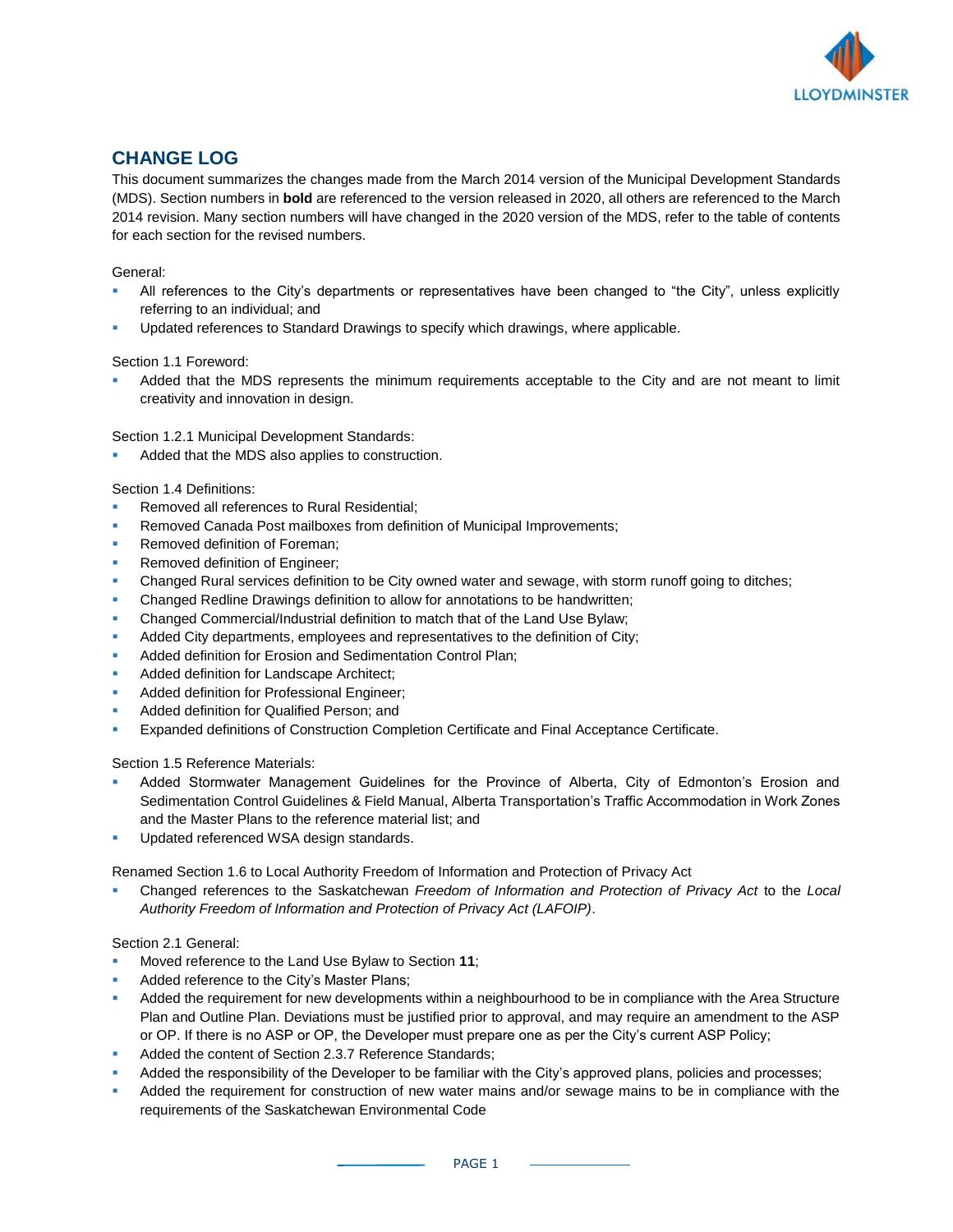

- Added identification of Development Agreement and Development Permit level developments, and identified the section applicable to Development Permits; and
- Changed the name of the land development guideline document to the Municipal Planning Process: A Community Guide.

Section 2.2.1 Detailed Engineering Drawings, Specifications and Landscape Plans:

- Added the requirement for subdivision application to be conditionally approved prior to approval of detailed engineering drawings;
- Added the requirement for an Erosion and Sedimentation Control Plan to be submitted as part of approvals;
- Removed the requirement for CAD drawings to be submitted at the approval stage;
- Removed the requirement for physical/hard copy submissions;
- Changed Engineering Drawings to detailed design drawings;
- Changed Landscape Consultant to Landscape Architect, and requirement to stamped;
- Removed the requirement to supply tender documents;
- Changed Permit to Construct to Acceptance of Notification;
- Added the requirement to submit asphalt and concrete mix designs prior to construction;
- Added the content of Section 2.3.6 Requirements for Geotechnical Reports;
- Clarified a Certificate of Compliance is required for design submissions; and
- Moved CAD drawing requirements to Section 2.3.2.

Section 2.2.2 Approval by the City:

- Clarified that Engineering approval of design drawings does not constitute approval to commence construction;
- Design changes in subsequent submissions must now be identified in a letter, not highlighted in yellow; and
- Reference to red line changes removed for clarity.

Deleted Section 2.2.3 Review Costs.

Section 2.2.4 Design Revisions after Approval:

- Added a requirement for a Certificate of Compliance to accompany revision submissions, unless there is a deviation from the Standards;
- Removed the requirement for physical/hard copies of the drawings; and
- Added that the Engineer may waive the requirement for revision drawings of the changes are deemed minor.

Section 2.2.6 Approval to Construct from the Water Security Agency of Saskatchewan renamed and renumbered to **2.2.5** Compliance with The Saskatchewan Environmental Code and updated to reflect the requirements of the Environmental Code. Added subsections **2.2.5.1** Acceptance of Notification, **2.2.5.2** Reporting Requirements, **2.2.5.3** Certification of Design and Commissioning, and **2.2.5.4** Required Records.

Removed Section 2.2.9 Acts, Bylaws and Standards and added to Section 1.5.

Section 2.3.2 Responsibility for Existing Structures and Utilities renumbered to Section **2.4.10.2**

Section 2.3.3 Format for Engineering Drawings:

- Specified CAD format drawings pertaining to Municipal Improvements must conform to the current version of the City of Lloydminster Municipal Civil 3D and AutoCAD Standards, and that key items are highlighted in the following sections;
- Clarified PDF format drawings must be generated using AutoCAD's "DWG to PDF" function; and
- Updated sub-sections 2.3.3.1 Coordinate System/Survey Control and 2.3.2.2 Standard Files/Templates to reflect the wording in the CAD standards.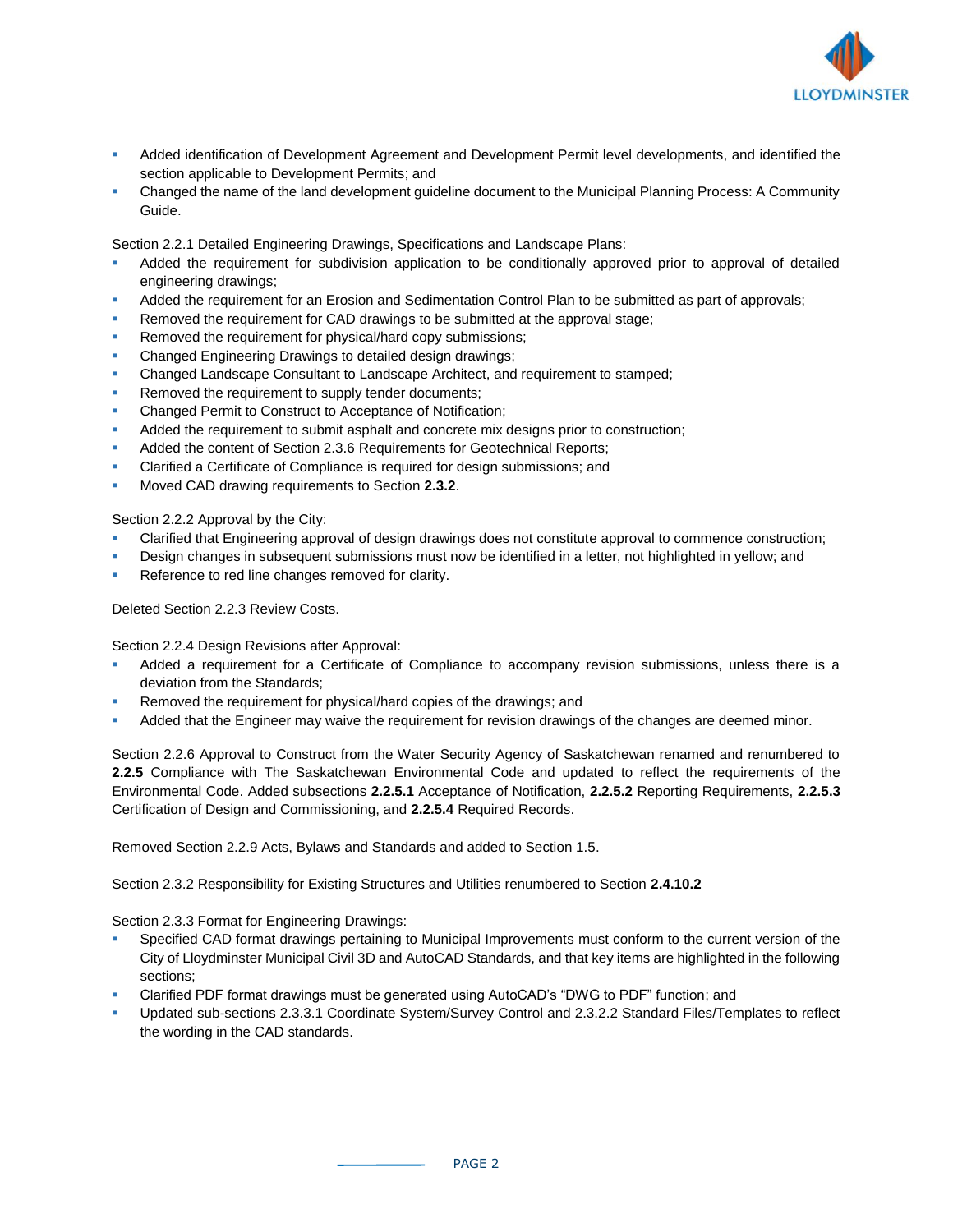

Section 2.3.4 Drawing Standards:

Removed sub-sections 2.3.4.3 Layer Naming Convention and Master Layer Listing, 2.3.4.4 Standard Symbol Library, 2.3.4.5 Text Styles, 2.3.4.6 Page/Layout Naming, 2.3.4.7 Acceptable Project Drawing Workflow, 2.3.4.8 Plot Style, and 2.3.4.10 Manhole, Catch Basin, Hydrant and Valve Numbering.

Section 2.3.4.2 Sheet Sizes/Title Blocks:

Identified A1 as the standard sheet size for drawing submissions.

Section 2.3.5.1 Cover Page:

Added the requirement to include the City's project number and notification number(s) from the WSA.

Section 2.3.5.3 Site Plan:

- Added the requirement to include the notification number(s) from the WSA; and
- Added the requirement to show any existing vegetation, furniture or amenities that are to remain.

Section 2.3.5.4 Storm Water Management Plan:

- Added the requirement for pipe data to include the percentage of pipe capacity utilized by the design flows;
- Clarified the hydraulic grade line for the Major System is the from the 1:100 year storm; and
- Added that the required information can be shown on more than one drawing.

Section 2.3.5.5 Water-Sanitary-Storm Plan/Profiles:

Added the requirement that chainage on a single street must be continuous across multiple plan and profile drawings, if they are required.

Added Section **2.3.4.5** Sanitary Servicing Plan:

- Added the requirement to include the notification number from the WSA; and
- Added a sanitary servicing plan to the required drawings, showing the design and calculations of the sanitary sewer system.

Added Section **2.3.4.6** Water Servicing Plan:

- Added the requirement to include the notification number from the WSA; and
- Added a water servicing plan to the required drawings, showing the design and calculations of the water distribution system.

Section 2.3.5.6 Surface Works (Transportation) and Lot Grading Drawings:

- Added requirement for a Grade Slip drawing for each lot at time of application for Development Permits to be issued for the subdivision, and detailed what the Grade Slip drawings will contain; and
- Added explanation that the minimum garage slab elevation is calculated by adding 0.36 metres to the design elevation of the adjacent property corner.

Section 2.3.5.7 renamed to Traffic Control Plan;

Section 2.3.5.8 Landscaping:

- Added 1:200 and 1:250 as permitted drawing scales; and
- Expanded the requirements for landscaping drawings.

Section 2.3.5.9 Details:

Added the requirement to include relevant Standard Drawings in the Issued for Construction drawing set.

Removed Section 2.3.6 Requirements for Geotechnical Reports and added to Section 2.2.1.

Removed Section 2.3.7 Reference Standards and added to Section 2.1.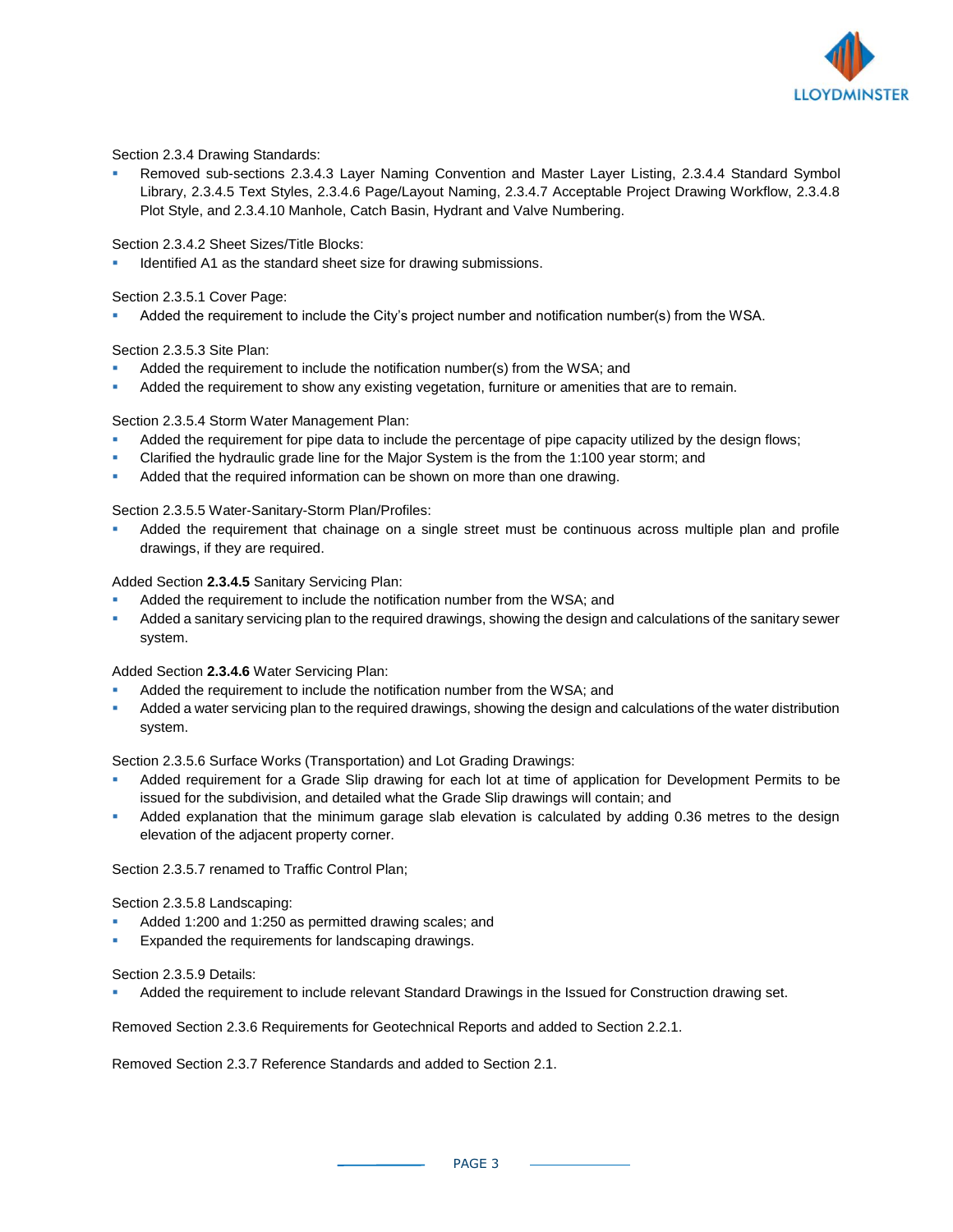

Section 2.4.1 Occupational Health and Safety:

Removed requirement for Developer to follow the City's Safety Management System.

Section 2.4.2 Project Supervision:

Changed responsibility of the Consultant to provide adequate supervision during construction and to be on site at all times during installation of lot services to the Developer.

Section 2.4.3 Right-of-Way Documents:

Added that the right of way alignment and approvals can be contained within the Development Agreement.

Section 2.4.4 Construction Approval:

- Added receipt of required documents, requirement for written approval from the City and compliance with the conditions of the DA, removed the payment of a security deposit;
- Added the requirement for a copy of the approved drawings and specifications to be maintained at the construction site during the installation of Municipal Improvements; and
- Added that the approved construction drawings do not need to include design data (e.g. calculations)

Section 2.4.5 Construction Commencement Notice:

Required notice for construction commencement reduced to one (1) week.

Section 2.4.6 Stockpile Locations renumbered to **2.4.7** and:

- Section renamed to Stockpile Locations and Site Stripping; and
- Added allowance for stripping and rough grading to commence prior to subdivision approval, under a Development Permit.

Section 2.4.7 Barricades, Guards and Safety Provisions renumbered to **2.4.9**.

Section 2.4.8 Erosion and Sedimentation Control:

Added the requirement for developers to submit an ESC plan for review by the City as part of the detailed design and referred to Section **5.8** for details.

Section 2.4.9.1 Approvals:

- Clarified Excavation Permits are obtained from Planning & Development; and
- Clarified permits must be obtained five working days prior to work commencing.

Section 2.4.9.3 Utility Disruption:

Added Water Services to be contacted in emergency situations.

Added Section **2.4.10.5** Traffic Accommodation Strategy:

Added the requirement to submit a Traffic Accommodation Strategy to Engineering Services for review and approval a minimum of 15 working days before commencement of construction for work on collectors or arterials.

Added Section **2.4.10.6** Utility Connections:

Added the requirement for a representative of Engineering Services to be present to witness and inspect all connection to City mains.

Section 2.4.10 Temporary Water:

Clarified it is the Developer's responsibility to provide and maintain temporary water services.

Section 2.4.11 Pre-Construction Meetings renumbered to **2.4.5** and:

Removed the requirement for the City to be invited to subsequent progress meetings.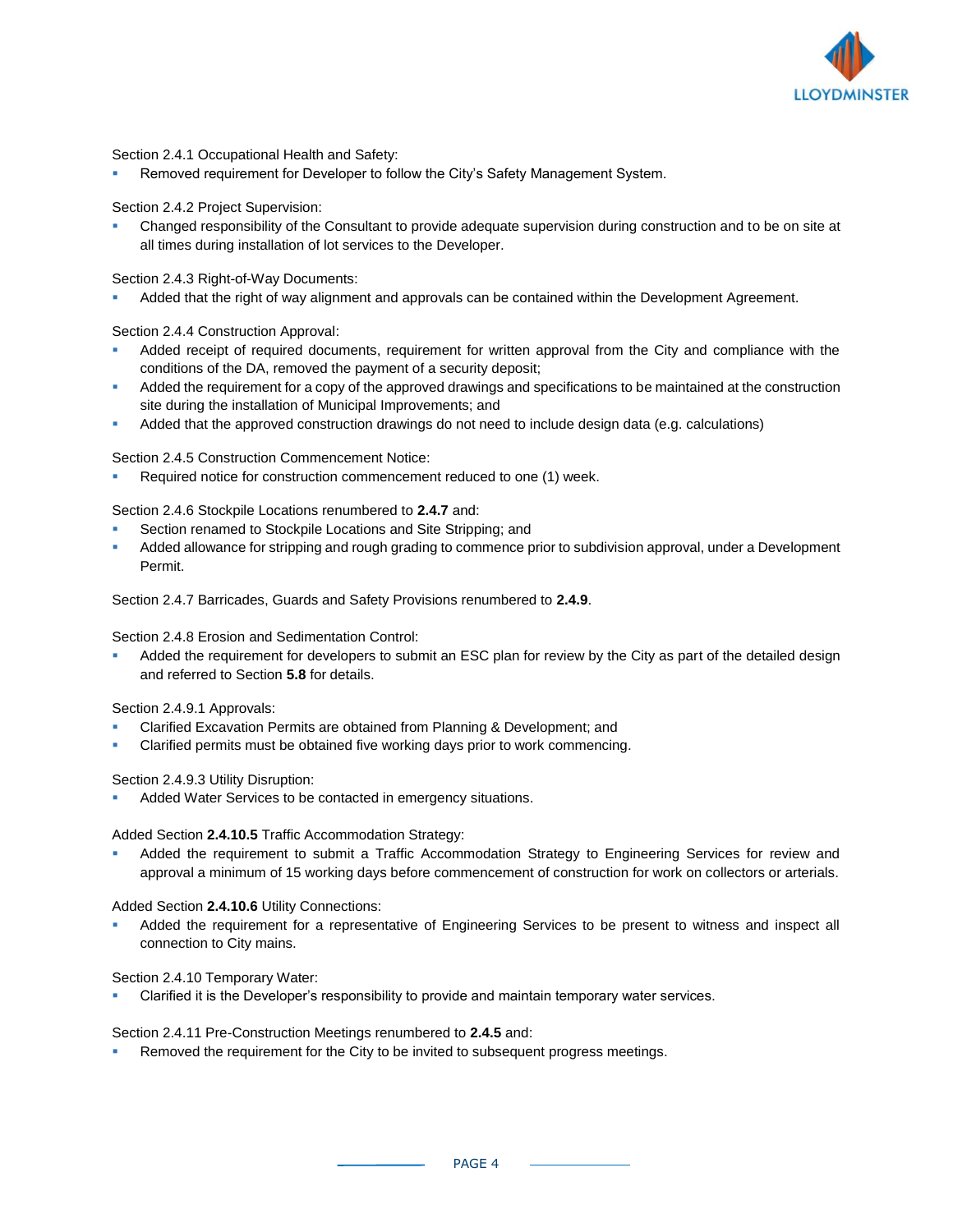

Section 2.4.13 Survey Monument Control:

- Changed the requirement of the Developer to extend the survey network to pay the fees associated with the City arranging the work; and
- Changed minimum spacing of survey control markers to be 800 metres.

Added Section **2.4.14** Dewatering Operations:

- Added the requirement for the Wastewater Collection Supervisor to be contacted prior to commencing pumping;
- Added the requirement to receive approval from the Saskatchewan WSA or Alberta Environment and Parks prior to dewatering an existing body of water.

Section 2.5 Construction Completion Certificate and Final Acceptance Certificate Inspections:

- Added requirement to submit a completed Pre-Inspection Checklist with the inspection request, which must be in writing;
- Added requirement for FAC inspections to be arranged at least one week in advance, and no more than thirty days prior to the end of the warranty period;
- Added clarification that the Engineering Consultant is responsible to certify general conformance to the approved drawings; and
- Added requirement for Developer to ensure that any surfaces or appurtenances to be inspected have been cleaned prior to inspection.

Added Sections **2.5.1** Underground Construction, **2.5.2** Surface Works, and **2.5.3** Landscaping, detailing inspection requirements and typical items inspected for each.

Section 2.6.1 Underground Construction:

- Clarified certification of work being completed as per the drawings and MDS is the Construction Completion Certificate;
- Removed the requirement for physical/hard copies of the submissions;
- Added requirement for as-built survey files and as-built worksheet to be submitted; and
- Added requirement for video inspection results to be submitted.

Section 2.6.2 Surface Construction:

- Clarified certification of work being completed as per the drawings and MDS is the Construction Completion Certificate;
- Removed the requirement for physical/hard copies of the submissions; and
- Added requirement for as-built survey files and as-built worksheet to be submitted.

Section 2.6.3 Landscape Construction:

Expanded the section to describe the acceptance process for landscaped areas.

Section 2.6.4 As-built Bill of Materials:

- Changed submission requirement from Final Acceptance to Construction Completion; and
- Added the requirement for a digital spreadsheet to be submitted.

Renamed Section 2.6.6 Additional Information to Record (As-Built) Drawings:

- Added commercial/industrial service stubs to items to be included;
- Clarified dimensions are to be referenced to property lines; and
- Added the requirement that the Engineering Consultant initial the drawings, to verify they have been reviewed.

#### Section 2.6.7 As-built Survey:

Added requirement for the City's point codes to be used in the submitted file.

Section 2.6.8 Lateral Service Cards:

▪ Clarified section applies to service stubs, and that the templates are available as identified in Section **2.3.2.2**.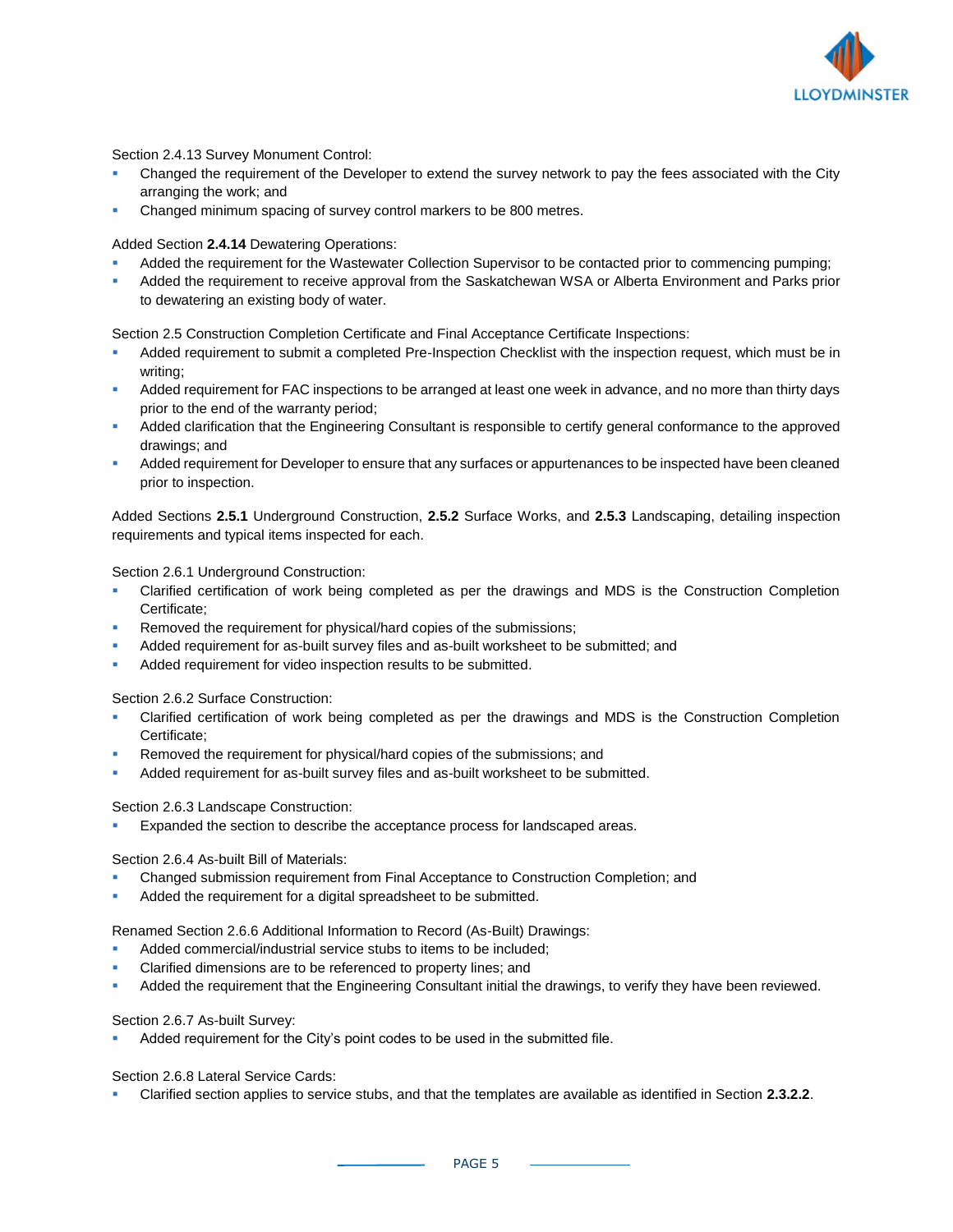

Removed Sections 2.6.9 Drawings and 2.6.10 Dimensions and incorporated into Section 2.6.6.

#### Section 2.7 Construction Completion Certificate:

Changed "Bonding" to "Security" and "Landscaper" to "Landscape Architect".

#### Section 2.8 Warranty Period:

Defined the timelines in which significant defects must be repaired and added allowance for the City to have repairs done in an emergency.

#### Section 2.9 Final Acceptance Certificate:

- Moved the submission requirement for as-built survey files, as-built worksheets, and video inspection results to the CCC stage;
- Removed the requirement for physical/hard copies of the submissions, except O&M manuals;
- Removed the requirement for a Certificate of Compliance; and
- Clarified Record Drawings are as-built and must be initialled, not stamped, by the Engineering Consultant.

Section 2.10 Building Permits renamed to Development Permits and:

- Changed Building Permits to Development permits; and
- Added Grade Slips and the final design drawings for the Lot Grading to the submission requirements for Development Permits to be issued in the subdivision.

# Section 3.2 Traffic & Transportation:

- Clarified that designs be consistent with the current version of the Transportation Master Plan; and
- Removed description of the factors affecting roadway capacity and safety.

#### Section 3.3.2 Arterial Road:

Removed freeways as a connecting roadway type.

Section 3.3.3 Collector Road:

Added restriction that no driveways will be permitted on collector roadways, unless it can be demonstrated that the roadway will carry less than 4000 vehicles per day under the ultimate condition.

Section 3.3.5 Angle Parking:

Added that angle parking may be permitted in redevelopment areas where it is shown to be advantageous but would need to follow the standards deviation process.

Table 3.1 Road Classifications and Geometric Guidelines:

▪ Updated to reflect changes in Standard Drawings and moved into Appendix **3A**.

Added Section 3.4 Traffic Impact Assessment:

Details when a traffic impact assessment will be required, and the standards to follow in its creation.

#### Section 3.4 Pavement Structures:

- Changed to reference Section 2.2.1 for geotechnical report requirements;
- Added recycled asphalt pavement as an alternative to aggregate;
- Increased minimum asphalt thickness to 120 mm unless the geotechnical report indicates otherwise;
- Clarified the second lift of asphalt should be placed no more than 30 days prior to expiry of the warranty period; and
- Added that the final lift must be placed prior to Final Acceptance.

#### Section 3.5.1 General:

▪ Added requirement for road construction to follow the specifications in Appendices **3B** and **3C**.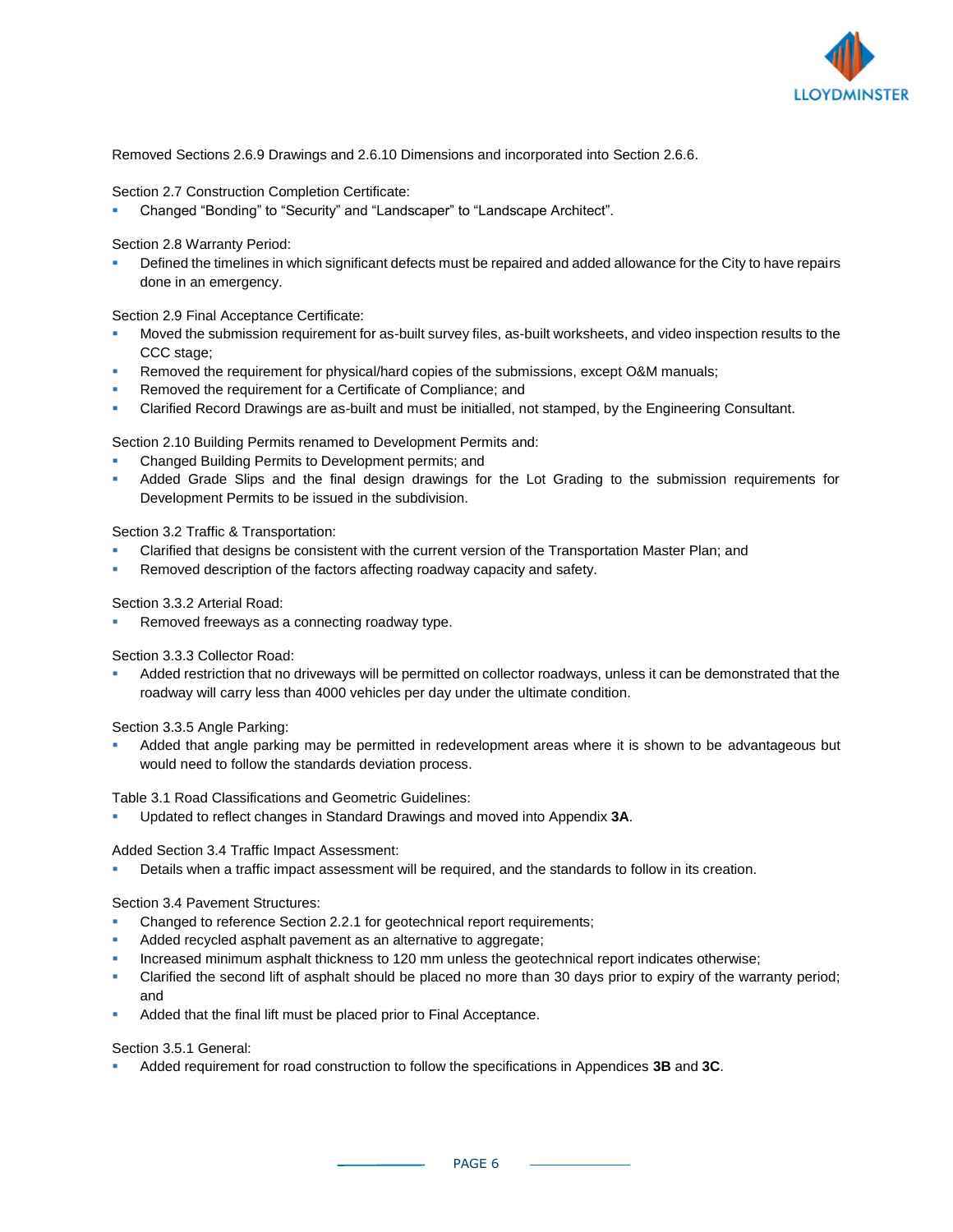

Section 3.5.2 Temporary Roads and Access:

Clarified approval for temporary roads, accesses and detours are part of the TAS.

Section 3.5.3 Dust Control, Street Cleaning and Snow Removal:

- Added reference to Erosion and Sedimentation Control Plan when ensuring silt and debris cannot enter catch basins within new development areas; and
- Added reference to Section 11.9.1, where the developers of adjacent lots also have responsibility to keep infrastructure free of debris.

Section 3.5.4 Maintenance of Existing Utilities:

Added the requirement to restore a disturbed road surface or concrete within four weeks of subsurface work being complete.

Replaced Section 3.6.2 Concrete with Sections **3.7.2.1** Concrete Design and **3.7.2.2** Deficiencies:

- Added requirement for concrete mix designs to be submitted to Engineering Services for review a minimum of 14 days prior to initial concrete placement;
- Removed the requirement for concrete to achieve 20 mPa within 7 days;
- Changed slump to be 50-110 mm for hand placed concrete and 10-40 mm for extruded; and
- Added rejection thresholds for deficient concrete.

Replaced Section 3.6.3 Asphalt with Sections **3.7.3.1** Pavement Design and **3.7.3.2** Deficiencies:

- Content of Section 3.6.3 moved to Appendix **3B.3**; and
- Refers to Appendix 3B.1 for minimum specifications for the design of asphalt pavement structure, and details rejection thresholds for deficient asphalt.

Section 3.8 Roadway Illumination:

- Clarified that street light plans should be prepared in conformance with TAC guidelines;
- Added requirement to include tie-in points to existing roadways in the illumination design;
- Add requirement for street light cables to be installed underground where possible, and crossings of roadways or driveways to be placed in conduit; and
- Removed requirement for internal park illumination.

Section 3.9 Sound Abatement:

- Added the requirement for noise attenuation fencing along with berms;
- Added railways to the list of features adjacent to a development that will trigger the need for a noise study;
- Referenced landscaping standards for fencing requirements; and
- Allowed for alternative sound barrier fences to be proposed.

Section 3.11 Lanes:

- Reduced maximum length of a lane between streets to be 175 m from any one point to a connection to the street;
- Reduced minimum grade to 0.8%; and
- Removed maximum length of drainage requirement.

Section 3.12 Cul-de-sacs:

- Added garbage collection vehicles in the turning movements that must be permitted by the cul-de-sac; and
- Removed requirement for catch basins on islands.

Section 3.13 Intersections:

Added a minimum curb return radius of 7.0 m in residential areas where parking is permitted in the curb lane of both roadways.

Renumbered Section 3.14 Approaches and Driveways to **11.7.1.4**.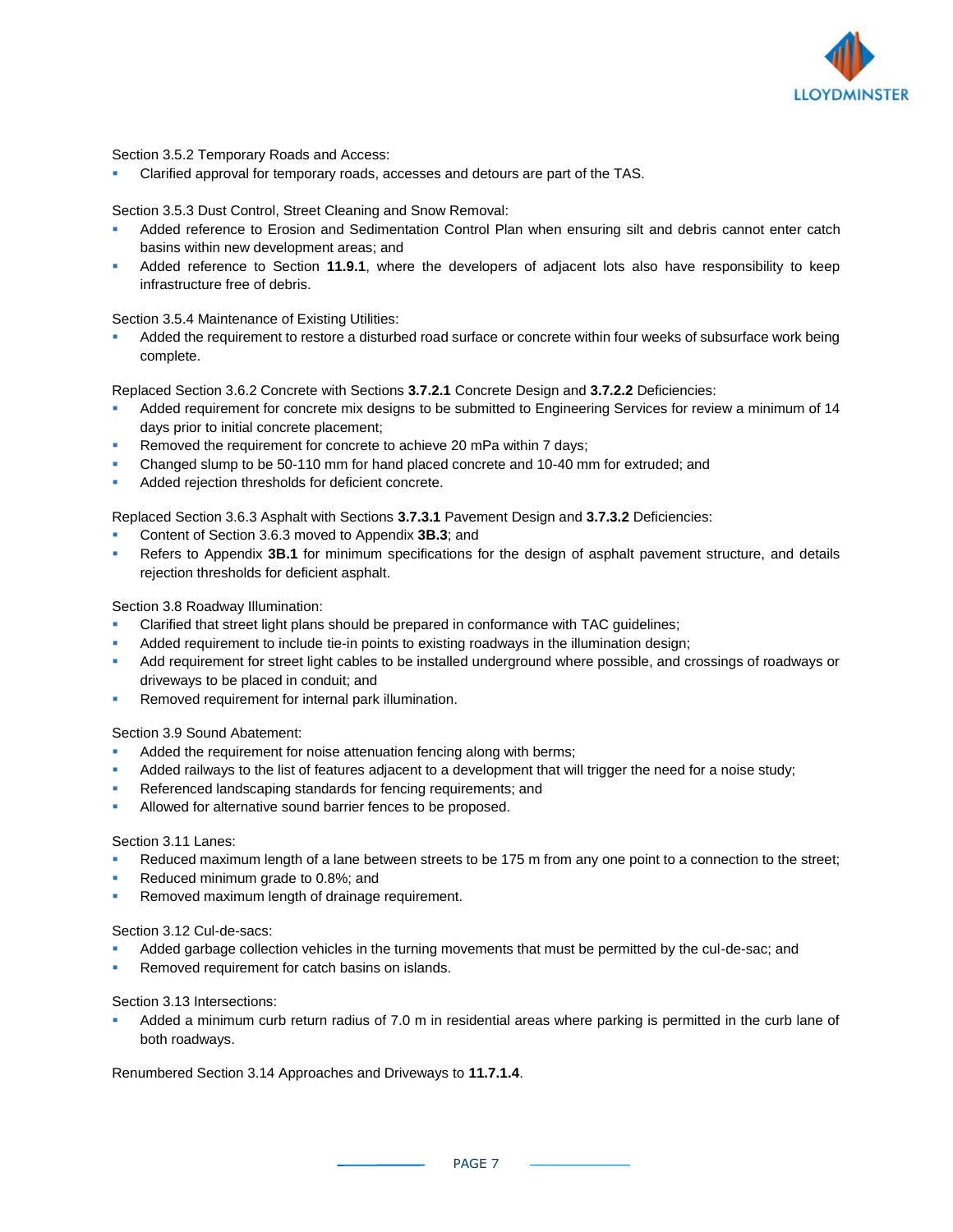

Renumbered Section 3.14.1 Residential Driveways to **11.7.1.4.1** and:

- Removed manholes and catch basins from structures that must be clear of driveways;
- Added reference to a maximum preferred driveway slope of 8.3%, with slopes in excess of 10.0% requiring approval from Engineering Services (Section **11.7.1.1**);
- Added a requirement for shared spaces between driveways to convey drainage to the street; and
- Added a restriction on driveways on collectors unless the volumes are less than 4000 vehicles per day.

Renumbered Section 3.14.2 Commercial/Industrial Driveways to **11.7.1.4.2** and:

- Renamed to Commercial/Industrial Approaches; and
- Added the requirement for forms to be inspected prior to pouring where curb and gutter are removed.

Renamed Section 3.15 to Walkway Systems.

Section 3.15.2 Trails:

Added that a sidewalk on one side of a collector or industrial/commercial roadway may be replaced with a trail and must be placed on one side of an arterial roadway.

Added Section **3.16** Roundabouts:

Details for the design parameters for roundabouts.

Added Section **3.17** Speed Controls for New Residential Neighbourhoods:

Added requirements for speed control measures on new residential roadways.

Added Appendices **3B.1** Placing, **3B.2** Temperature, **3B.3** Testing and Inspection, and **3B.4** Finishing:

Details minimum specifications for the placement of concrete.

Added Appendices **3C.1** Pavement Design, **3C.1.1** Aggregates, **3C.1.2** Mineral Filler, **3C.1.3** Bituminous Binder, and **3C.1.4** Asphalt Mix:

Provides detailed design specifications for asphalt mix design.

Added Appendix **3C.2** Road base and Subgrade Preparation:

Details minimum specifications for the preparation of the road base and subgrade.

Added Appendix **3C.3** Asphalt Placement:

- Details minimum specifications for the placement of asphalt; and
- Changed the requirement for second lift of asphalt to be placed after the expiry of the warranty to that it should be placed prior.

Section 4.2 Design Flow:

- Added that the design must be in accordance with the Sewage Works Design Standard; and
- Added that the Consultant must provide a statement that the receiving system is of sufficient capacity to convey the increased flows.

Section 4.2.1 Domestic Contribution:

- Changed average contribution to 320 L/c/d; and
- Changed minimum peak factor to 2.5.

Section 4.2.2 Commercial/Industrial/Institutional Contribution:

Removed maximum peaking factor.

Renamed Section 4.2.3 Infiltration to Infiltration & Inflow:

Added the requirement if a manhole must be located within a sag, or is placed in a grassed area, it must feature a watertight cover; and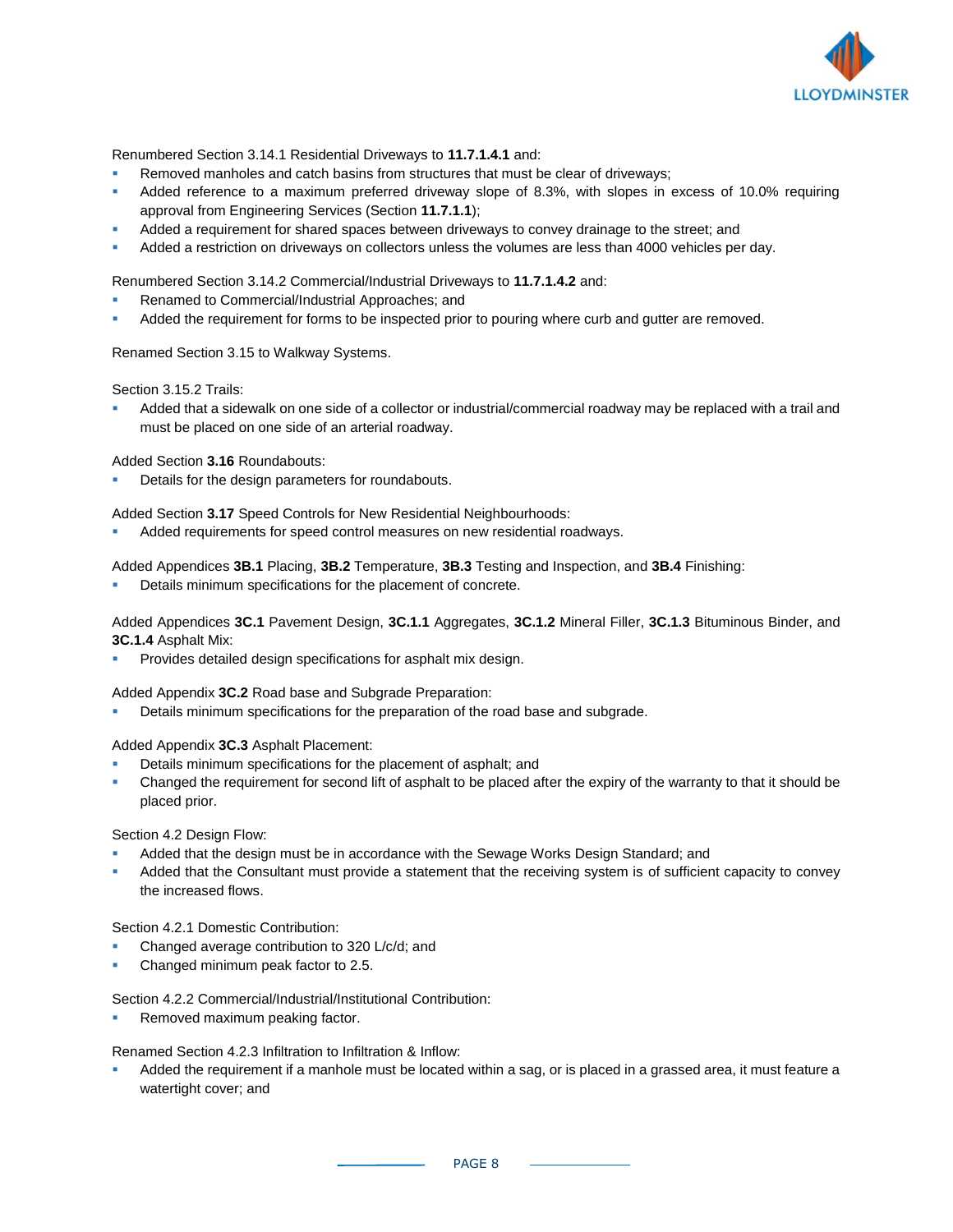

Added the requirement for an exfiltration test if there is evidence of water entering the pipe, the area features a high water table, or when environmental issues are a concern. A minimum of 10% of pipes will be tested.

Section 4.3 Pipe Flow Formula:

Added the preference that designs utilize gravity flow where possible.

Section 4.6 Minimum Pipe Grade:

- Increased the minimum slopes for curved sewers to match the requirements of the provincial design standards; and
- Added that these slopes do not need to be met if the Consultant provides calculations to demonstrate they aren't required to achieve self-cleansing velocity.

Section 4.7 Minimum Depth of Cover:

- Minimum cover increased to 3.0 metres to top of pipe; and
- Added the requirement to install insulation if it is not possible to meet the minimum depth.

Section 4.8 Manhole Spacing:

- Added the requirement that manholes be provided at all junctions;
- Changed the pipe sizes for minimum manhole spacing.

Section 4.9 Curved Sewers:

Added that joint deflection must be greater than a 60 m radius.

Section 4.10 Hydraulic Losses Across Manholes:

- Added requirement for a smooth transition between inverts, and that extreme changes in elevation will be avoided;
- Increased the minimum drop for straight runs across manholes to 20 mm;
- Increased drop for deflections from 45° to 90° to 60 mm; and
- Added design parameters for drop structures in manholes.

Section 4.11 Pipe Location:

- Added the requirement that where possible watermains should cross above sewer mains;
- Added a reference to the pipe crossing support standard drawing; and
- Increased the minimum vertical clearance when the watermain is passing under the sewer to 0.6 m.

Section 4.12 Service Connections:

- Clarified minimum service grade from main to property line for single family residential is 2.0%;
- Moved items specific to servicing within the property to Section **11.7.3.2**;
- Added that service stubs must extend 2.0 m past the shallow utility easement;
- Added the preference that in-line tees are to be used for service connections to PVC mains 300 mm or smaller, otherwise saddles are to be used, and concrete mains will require the use of inserted tees;
- Changed inspection risers to be for multifamily developments only. Inspection manholes added for commercial/industrial; and
- Added requirement for metal driveway boxes to be used for inspection risers in hard surfaces.

Section 4.14 Materials and Specifications:

- Added details of pipe selection parameters, including soil characteristics and loading, and bedding selection; and
- Added the requirement for joining of dissimilar materials to be made by means of manholes.

Section 4.14.1 Gravity Sewers:

- Changed PVC to be smooth wall, maximum SDR 35;
- Changed Reinforced Concrete to be 65D minimum from Class 3 minimum;
- Allowed for concrete pipe smaller than 900 mm to be used if economical; and
- Added Steel Reinforced PE pipe as an acceptable material.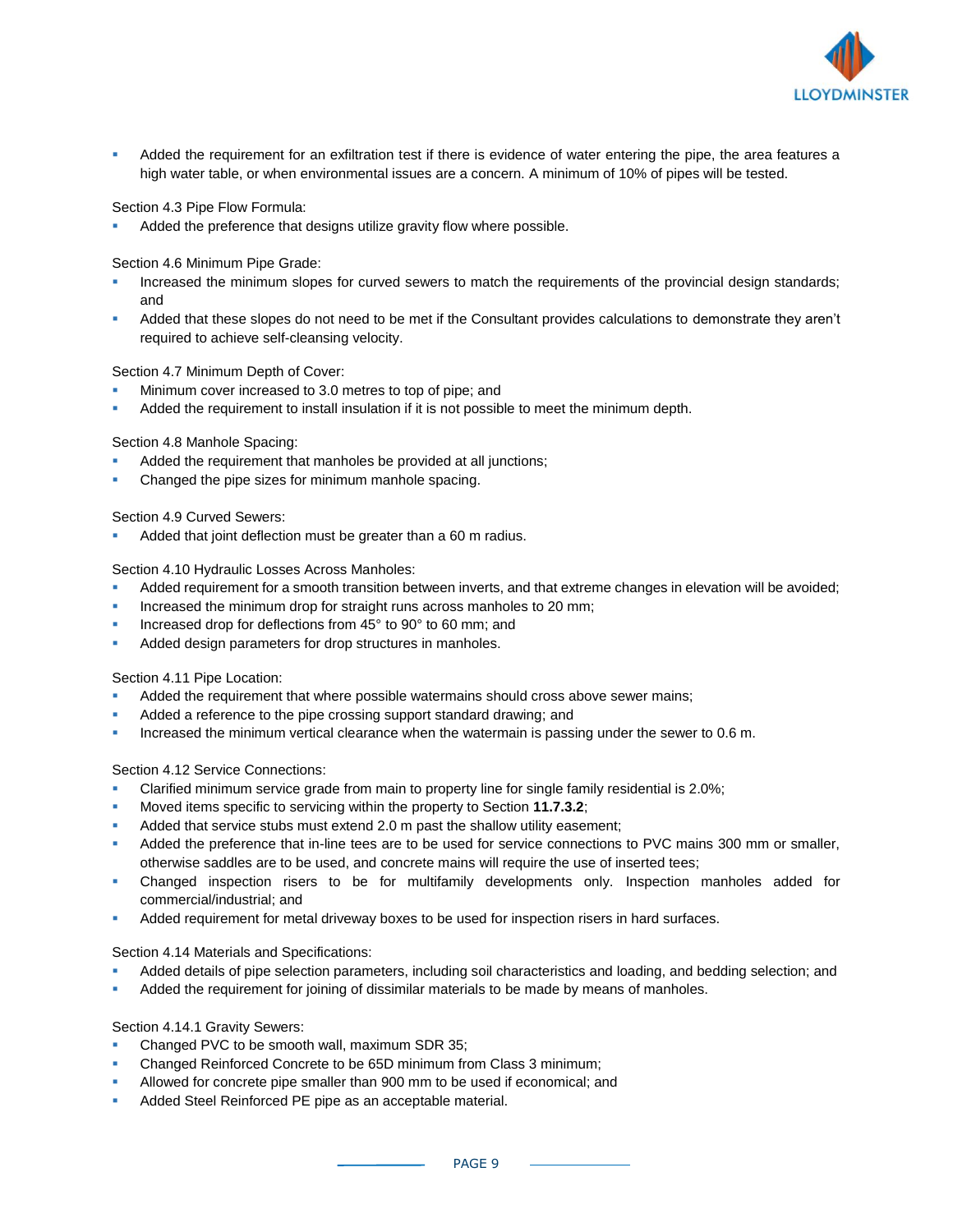

Section 4.14.2 Forcemains:

Changed applicable standards applying to forcemains.

Section 4.14.3 Manholes:

- Clarified manhole size selection based on pipe size as per Standard Drawings;
- Added that manholes for pipes 1050 mm inside diameter or larger will use a t-riser manhole;
- Added requirement for buoyancy calculations for manholes that have half or more of their vertical depth below the water table;
- Added requirement for manholes to be large enough to accommodate the maximum intersection pipe size, and minimum wall length between pipes;
- Added requirement for manholes to be large enough for inspection and maintenance;
- Added requirement for manholes in roadways to use F80 frames and logo covers; and
- Added requirement for watertight manhole covers to be 600 mm cast iron covers with Lifespan frame assemblies, as manufactured by Hamilton Kent.

#### Section 4.14.4 Bedding Materials:

- Added consideration of the analysis of pipe loading and/or soil conditions in bedding selection;
- Added the requirement to supply any calculations and design rationale to the City if special bedding or construction techniques are required, and clearly identify the areas in the drawings; and
- Expanded Table 4.5 to include bedding stone and washed rock, updated gradation of bedding sand.

Added Appendices **4A.1** Pipe Installation, **4A1.1** Bedding, **4A1.2** Pipe, **4A.2** Manhole Installation, and **4A.3** Testing and Inspection:

Specifications for the installation of sanitary sewer pipes and manholes, and the related testing requirements.

Section 5 Storm Drainage Systems:

Section 5 has been re-structured and expanded. Most of the section numbers have changed.

Added Section **5.1.1** Objectives:

Identified that the design release rate of any lot is 1.5 L/s/ha for the 1:5 year design storm as per the Stormwater Master Plan, and that discharge must conform to the City's Sewer Use Bylaw, thus erosion and sedimentation control measures must be in place.

Added Section **5.2** Submissions and Approvals:

- Added Erosion and Sedimentation Control Plans to submission requirements;
- Added requirement for SWMF in Alberta to be approved by Alberta Environment; and
- Added list of regulatory requirements.

Added Section **5.3.2** Parametric Representation of IDF Curves:

Added formula and tabulated "a b c" values to calculate rainfall intensities.

Renamed Section 5.4 Major Systems to Major System Design:

Added pipe systems downstream of stormwater management facilities to the Major System.

Section 5.5.1 Rational Formula:

Updated Table 5.1 for rainfall intensity values.

Section 5.5.2 Hydrograph Methods:

- Removed provision for computer modelling for areas smaller than 50 ha; and
- Moved storage or detention facility requirements to Section **5.6.2**.

Section 5.7 Rate of Precipitation:

Added that the combination of inlet time and pipe travel time will be combined to produce the time of concentration.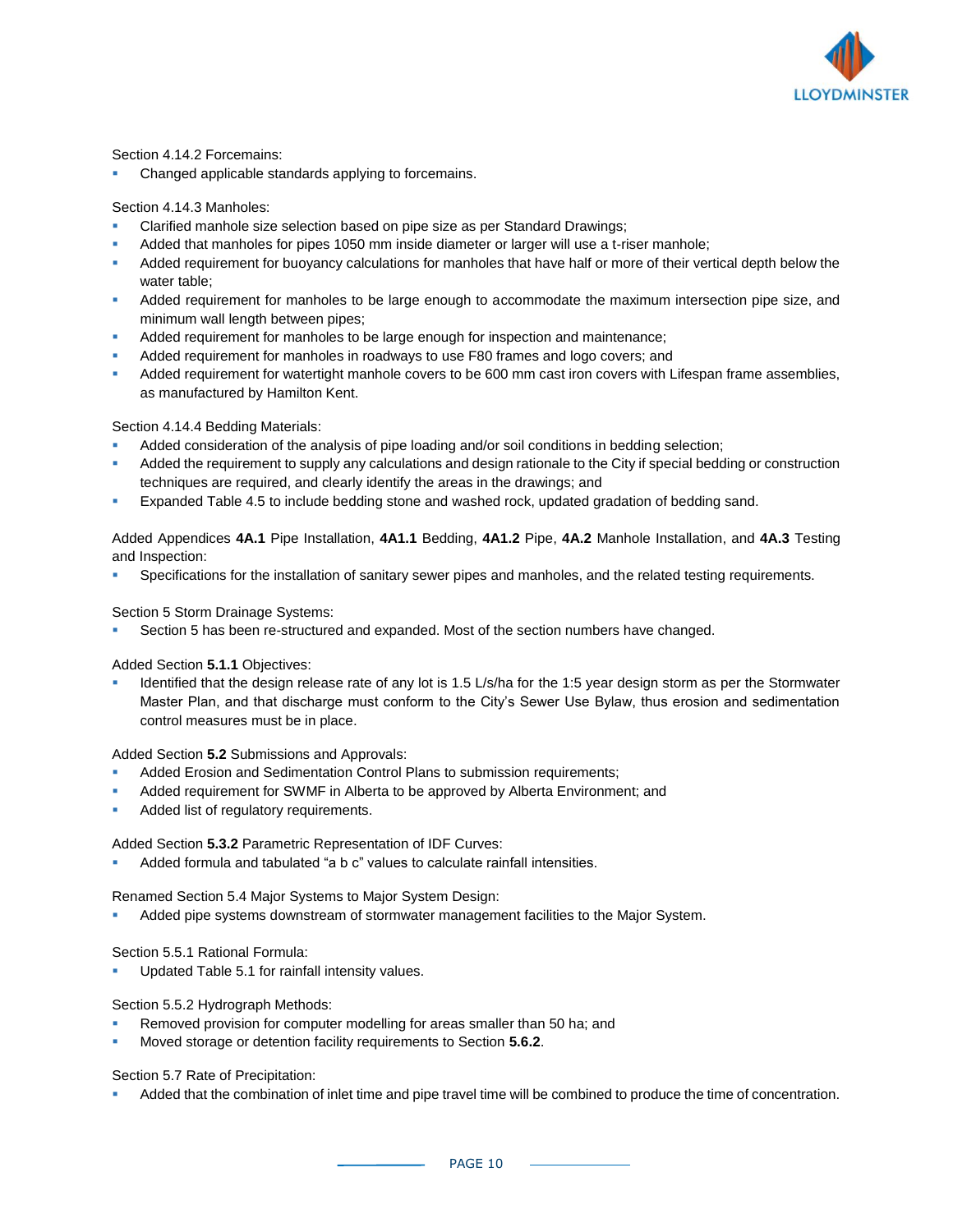

#### Section 5.8 Site and Lot Grading:

- Moved elements specific to single lot grading to Section **11.7.1.1**;
- Added requirement for design slopes to be a minimum of 2% and higher where possible; and
- Clarified split drainage is only permitted where City property is at both the front and back.

#### Section 5.9 Use of Swales:

Added the requirement for a multi-lot swale to contain the 1:5 year event, and the easement to contain a 1:100 year event, with the supporting calculations required. If this swale's discharge would cross a walkway, it must be intercepted by a catch basin.

#### Section 5.10 Storm Services:

- Moved portions specific to services within a single lot to Section **11.7.3.3**;
- Added the requirement for service stubs to extend 4.0 m past property line of 2.0 m past the shallow utility easement, whichever is further; and
- Added the preference that in-line tees are to be used for service connections to PVC mains 300 mm or smaller, otherwise saddles are to be used, and concrete and Ultra-rib mains will require the use of inserted tees.

#### Section 5.12.1 Storm Sewers and Open Channels:

Added the preference that designs utilize no more than 85% of the pipe's maximum capacity, and that gravity flow be used where possible.

#### Section 5.12.2 Culverts:

Changed the maximum elevation of the water in a 100 year event to allow for a freeboard of 0.5 m to the edge of asphalt of the adjacent roadway.

#### Section 5.13 Pipe Location:

- Added the requirement that, where possible, water mains should cross above sewer mains; and
- Increased the vertical clearance between water mains under sewer mains to 0.6m.

#### Section 5.15 Minimum Pipe Diameter:

Set minimum residential storm service size to be 100 mm, and commercial/industrial services to be 150 mm to buildings only or 300 to catch basins.

Renamed Section 5.18 Manholes to Hydraulic Losses Across Manholes:

- Added that generally obverts of upstream and downstream pipes should match;
- Increased minimum drop of a straight run across a manhole to be 20 mm; and
- Added that with drop structures manhole shafts should be sized to allow at least 1.0 m clear space.

#### Section 5.16 Minimum Velocity and Grade:

- Clarified minimum design mean velocity is 0.9 m/s;
- Removed reference to mean velocities below 0.6 m/s, since 0.9 is the minimum; and
- Increased minimum pipe grades to reflect the minimum velocity.

#### Section 5.17 Curved Sewers:

- Added a maximum joint deflection of greater than a 60 m radius; and
- Increased minimum pipe grades to reflect the minimum velocity.

#### Section 5.18 Manholes:

Increased drops across straight runs to 20 mm and across deflections of 45° to 90° to 60 mm.

#### Section 5.19 Manhole Spacing:

Added that manholes are required at all junctions.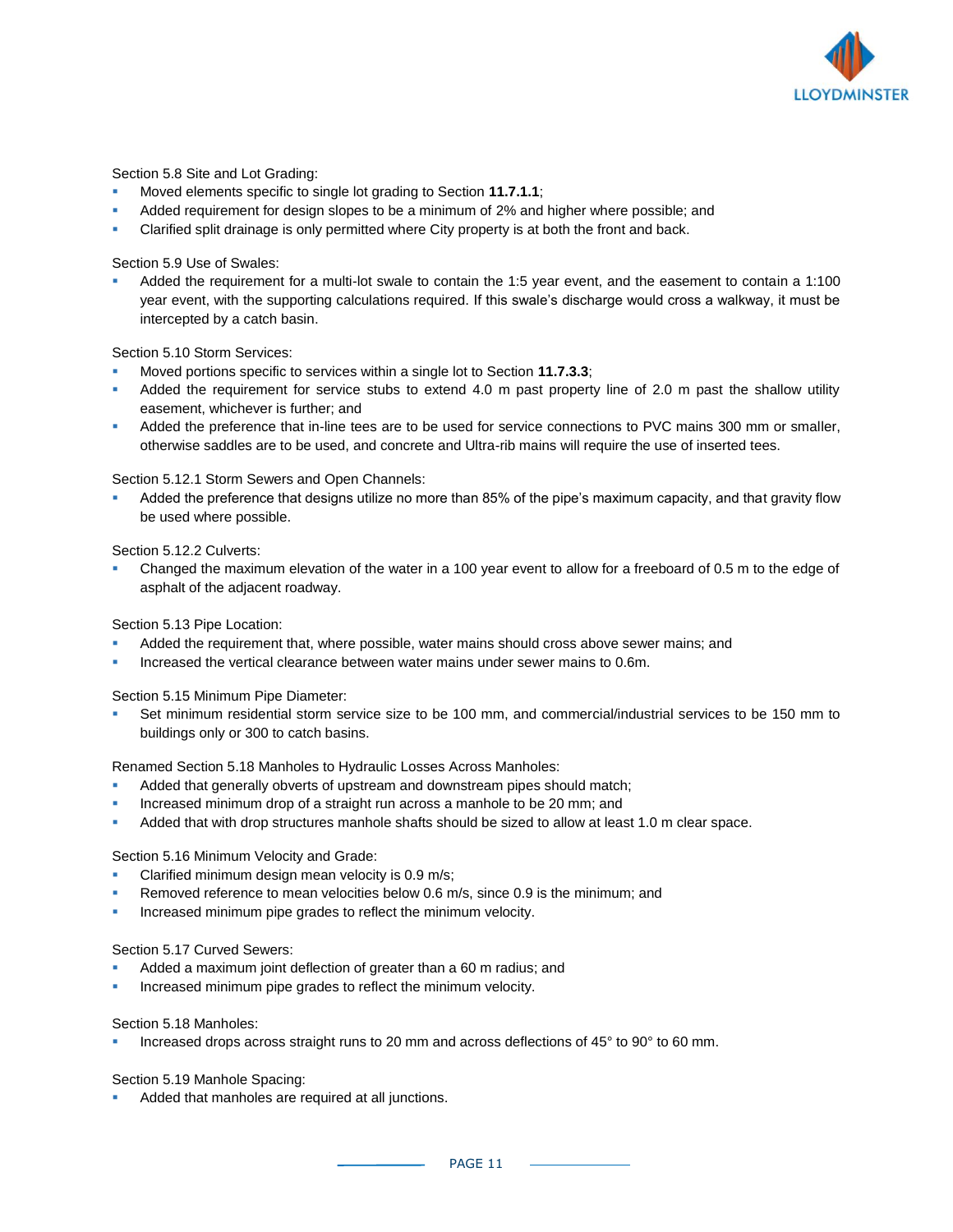

Section 5.20 Catch Basins:

- Moved items specific to construction to Appendix **5A.2**;
- Clarified maximum distance to the first catch basin is measured from the high point;
- Clarified leads must be PVC, not open profile PVC;
- Clarified minimum lead size of 300 mm for F-51 or DK-7 covers;
- Changed allowable application of off roadway locations for F-39 Round Top catch basins to have locking covers
- Added the requirement for trash grates on ditch/channel inlet catch basins; and
- Added F-50 shallow frames with TF-GL locking grates for use in parks or grassed areas.

Section 5.21 Culverts and Drainage:

Added details of culvert wall thickness requirements based on size.

Table 5.4 Acceptable Pipe Materials:

- Clarified open profile PVC is Ultra-Rib or KorFlo, minimum size changed to 300 mm;
- Replaced ASTM D3034 with CAN/CSA BB182.2; and
- Added Steel Reinforced PE as an acceptable pipe material.

Section 5.22.2 Manholes:

- Moved items specific to construction to Appendix 5A.2;
- Clarified manhole sizing based on pipe size as per Standard Drawings;
- Added requirement for buoyancy calculations for manholes that have half or more of their vertical depth below the water table;
- Added the requirement for manholes for pipes 1050 mm and larger to use a t-riser manhole;
- Added requirement for manholes to be large enough to accommodate the maximum intersection pipe size, and minimum wall length between pipes;
- Added requirement for manholes to be large enough for inspection and maintenance;
- Added requirement for manholes in roadways to use F80 frames and logo covers; and
- Added requirement for manholes in grassed areas to use F-39 frames and locking covers.

Section 5.22.3 Bedding Material:

Changed to follow the design parameters in Section 4.14.4.

Renamed Section 5.23 Major Systems to Stormwater Management and Storage Facilities:

- Added requirement to size storage and detention facilities based on the most critical rainfall event and to meet water quality targets; and
- Referenced Appendices for design parameters and design storm values.

Section 5.23.1 Design – Wet Ponds:

- Moved reference to privately owned ponds to Section **11.7.3.3.3**;
- Added the requirement that there be a minimum freeboard of 0.3m from HWL to the elevation of adjacent property lines;
- Added requirement for a forebay;
- Increased maximum fluctuation between NWL and HWL from 1.5 m to 2.0 m;
- Added requirement for pond sizing to achieve a 24h detention time and 85% removal of TSS;
- Added minimum depth requirement of 2.0 m or a calculated depth based on catchment and imperviousness. Stated a preferred depth of 3.0 m where practical;
- Added requirement for emergency overland drainage to be designed to convey water at a minimum rate of 1.0 m<sup>3</sup> /s and have erosion controls in place to withstand those flows;
- Added requirement for inlets and outlets to be located to maximize detention time;
- Clarified obvert of inlets and outlets must be 1.2m below NWL:
- Added requirement for invert of inlets and outlets to be 100 mm above bottom;
- Changed maximum slopes around the pond;
- Added requirements for vegetation to be established at the pond's edge to discourage direct contact with the water;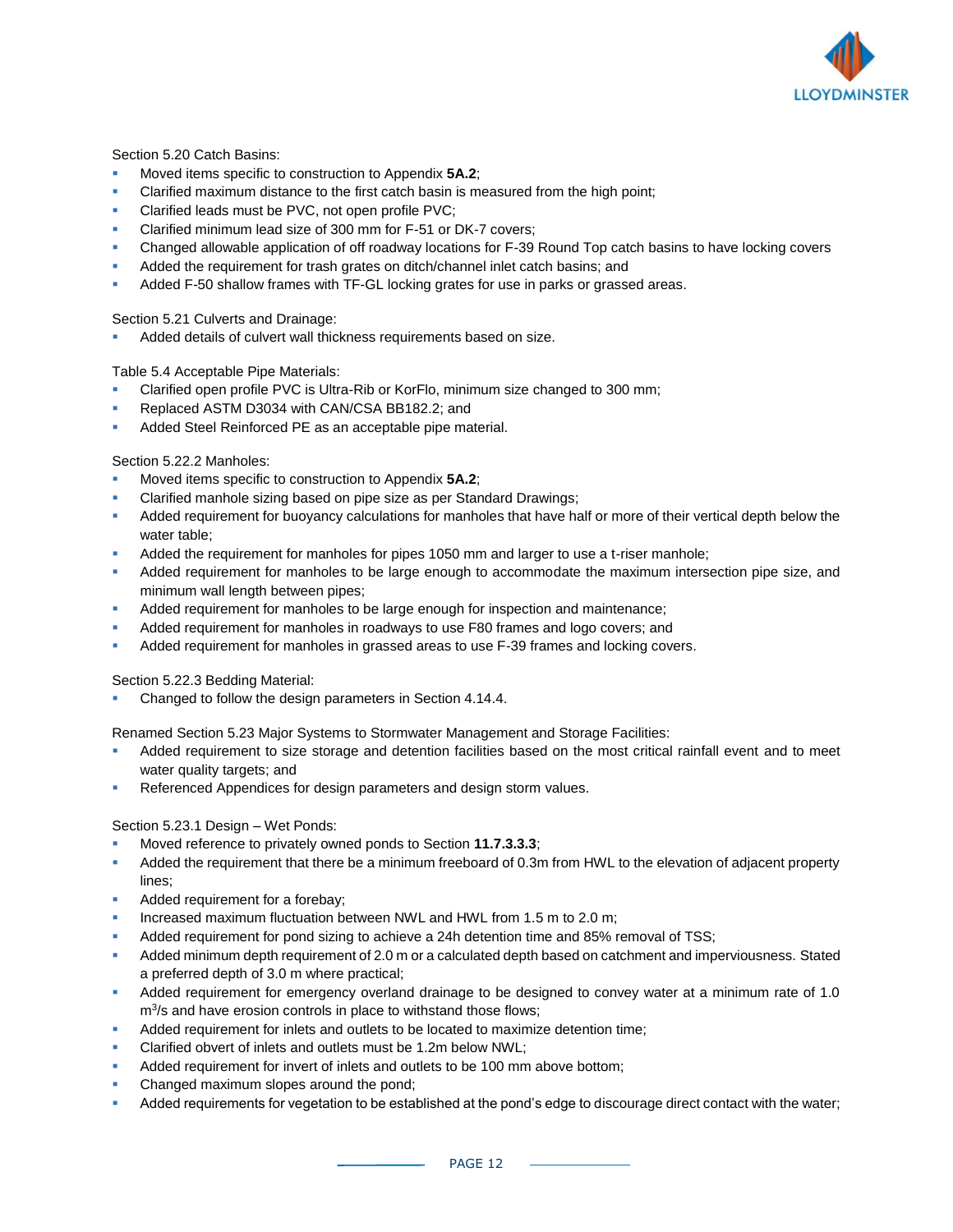

- Added requirement for construction of maintenance access to outlet control structure, inlet structures and forebays;
- Removed requirement to install a buffer strip between NWL and 1:25 year flood level;
- Removed the requirement to have additional freeboard to contain the maximum historical event;
- Removed the requirement for a supplementary water supply to be incorporated to maintain minimum water levels; and
- Changed the requirement for the HWL to be set below basement footings to adjacent property lines to be above HWL +0.3 m.

Section 5.23.2 Design – Dry Ponds:

Clarified orientation of outlet and inlet grates.

Section 5.23.3 Design Wetlands:

- Renamed to Constructed Wetlands; and
- Added the requirement to comply with Saskatoon's Wetland Design Guidelines.

Renamed 5.23.6 Pond Boundary Control and Use to SWMF Boundary Control and Use:

- Clarified the lot containing the stormwater management facility must be sufficiently sized to wholly contain the 1:100 year design event; and
- Changed reference of an Outline Plan to an Area Structure Plan.

Section 5.23.7 Site Acquisition and Financing of Construction

- Changed references to ponds to SWMF;
- Added reference to Area Structure Plans: and
- Removed earth balancing instructions.

Section 5.23.8 Legal Liability and Safety:

- Changed reference to water contact from being forbidden to being discouraged; and
- Added the City will specify the locations of the signs, and reference to the Standard Drawings.

Section 5.24 Drainage Parkways and Erosion Control:

- Renamed to Water Quality Considerations;
- Added requirement to comply with the Sewer Use Bylaw; and
- Added details for Erosion and Sedimentation Control.

Added Appendices **5A.1** Pipe Installation, **5A1.1** Bedding, **5A1.2** Pipe, **5A.2** Manhole Installation, and **5A.3** Testing and Inspection:

Specifications for the installation of storm sewer pipes and manholes, and the related testing requirements.

Added Appendices **5B.1** 4 Hour Chicago (Modified) Design Storm, **5B.2** 24 Hour Huff Distribution, and **5B.3** IDF Curves:

Rainfall intensity tables for design storms.

Added Appendix **5C** Stormwater Storage Design:

Detailed design parameters for stormwater management facilities.

Section 6 Water Distribution Systems:

Petroguard Petrolatum paste and tape have been added as an approved alternative to Denso.

#### Section 6.2 Design Flow:

- Updated reference to provincial design standard;
- Design parameters and fire flow requirements updated as per Master Plan; and
- Removed reference to sprinkler systems.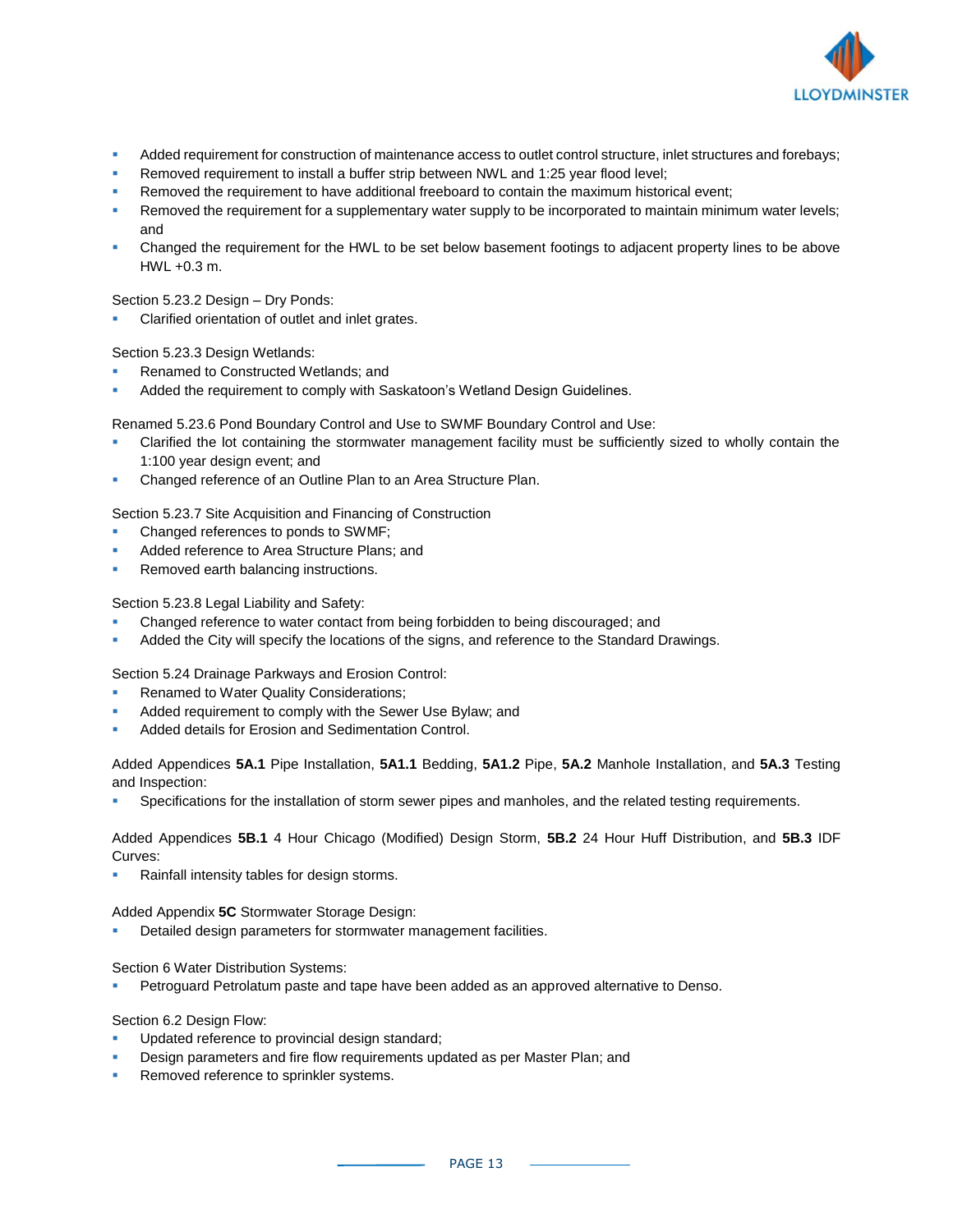

Section 6.3 Design Computations:

Design parameters updated as per Master Plan.

Section 6.4 Minimum Main Pipe Diameter:

Allowed for water mains providing service to single family residential without fire hydrants to be 150 mm.

Section 6.5 Dead Ends:

- Allowed for water main to be reduced to 150 mm after the last hydrant tee on a dead end main; and
- Changed the requirement to remove the temporary blow-off from after disinfection and flushing is complete to when the next stage of construction occurs.

Section 6.6 Pipe Location:

- Added requirement that where at all possible, water mains should cross above sewer mains; and
- Added separation requirements.

Section 6.7 Minimum Depth of Cover:

Added requirement for insulation to be installed if minimum depth cannot be achieved.

Section 6.8 Valving:

Changed valve location from intersections and at the projection of property lines to adjacent to hydrants.

Section 6.9 Hydrant Location:

- Updated the name of the hydrant spacing guideline document; and
- Added catch basins to setbacks.

Section 6.10 Service Connection:

- Moved portions specific to servicing within the property to Section 11.7.3.4;
- Moved portions specific to construction to Appendix 6A; and
- Increased the separation from 50 mm water services to 0.3 m.

Section 6.13 Disinfection and Flushing:

Moved construction-specific portions to Appendix 6A.

Moved Section 6.14 Hydrostatic Pressure Testing to Appendix **6A**.

Section 6.15 Materials:

Added reference to applicable AWWA, CSA and NSF/ANSI standards for water distribution and service materials.

Section 6.15.3 Cathodic Protection:

- Changed non-steel metallic to metallic;
- Changed ASTM reference to latest version; and
- Moved construction-specific portions to Appendix 6A.

Section 6.15.6 Fire Hydrant:

- Moved construction-specific portions to Appendix 6A;
- Added requirement that no hydrant be connected downstream of a water meter;
- Removed minimum length of 300 mm for the spool piece;
- Added that the breakaway flange must be located immediately below the body flange;
- Added requirement that rod coupling be located within 50 mm of the breakaway flange;
- Added requirement for the ground flange to be the breakaway and located 50 mm above final grade;
- Added requirement for all buried flanges and bolts to be wrapped in Denso or Petroguard Petrolatum tape and that when doing so the drain holes must be unobstructed; and
- Added requirement to paint the letters "ND" on hydrants with plugged drain holes.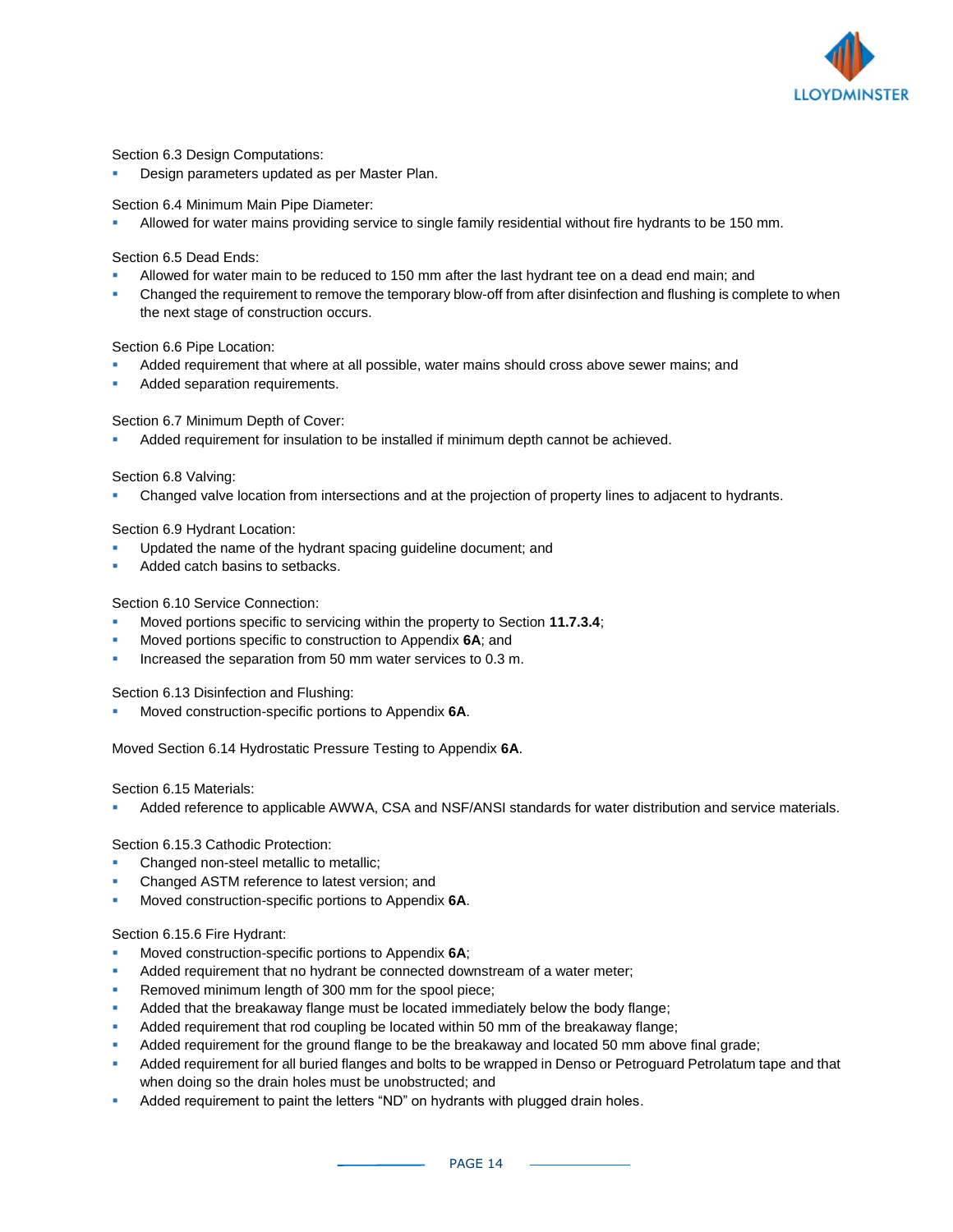

Section 6.15.7 Gate Valves:

Moved construction-specific portions to Appendix 6A.

Section 6.15.8 Service Connections:

- Removed copper as an approved material for service pipes; and
- Specified flexible pipe for services up to 50 mm, otherwise PVC is required.

Section 6.16 Approved Materials:

- Removed copper as an approved material for service pipes; and
- Added Royal as an approved manufacturer for PVC water pipe.

#### Section 7.2.1 Location of Utilities:

- Added restriction for alignments to not be under road surfaces except for crossings;
- Added requirement for crossings to be perpendicular to the road centreline;
- Added that alignments should not be under sidewalks unless no other location is feasible, and if so must be a depth of 1.5-1.8 m; and
- Added the requirement for structures to be installed a minimum of 1.5m clear of any driveway, approach, or apron.

Section 7.2.2 Separation from Other Utilities:

- Added a minimum 2.0 m separation laterally from surface structures, with 3.0 m preferred; and
- Added a separation of 1.2 m from any City fibre optic line, and the requirement for hydro-vac exposure prior to work commencing.

Section 7.2.3 Compaction of Trenches:

Changed requirement for roadway surface restoration from 2 weeks to 4 weeks.

#### Added Section **7.2.5** Design Drawings:

- Lists criteria for design drawings to be submitted to the City, including indication of total length of the proposed installation; and
- Provides a link to the City's interactive GIS map to determine the locations of municipal infrastructure.

Renamed Section 8.1 General to Landscaping Requirements and:

- Added the classifications and requirements for development of various sizes of park space; and
- Added subsections **8.1.1** Grade, Loam, Seed or Sod, **8.1.2** Planting of Trees and Shrubs, **8.1.3** Park Amenities, **8.1.4** Fencing, **8.1.5** Enhanced Amenities, **8.1.6** Utility Corridors and Public/Municipal Utility Parcels.

#### Moved Section 8.2.1 Hard Landscape Drawings to Section **2.3.4.10** and:

Added garbage cans and playground equipment to layout plans.

Moved Section 8.2.2 Soft Landscaping to Section **2.3.4.10** and:

- Added the requirement for plantings to conform to the City's planting recommendations; and
- Removed the requirement to indicate method of transport for plantings.

#### Section 8.3 Rough Grading:

Changed tolerance for rough grading to match the thickness of topsoil needed.

#### Section 8.4 Topsoil:

- Added a depth of excavation for perennial beds; and
- Added a tolerance of 50 mm for finished grade elevation.

Sections 8.5 Seeding, 8.6 Hydroseeding, and 8.7 Sodding:

Clarified areas designated as grassed must be 100% covered, and that there be no thin areas with less than 75% growth larger than 3 m<sup>2</sup>; and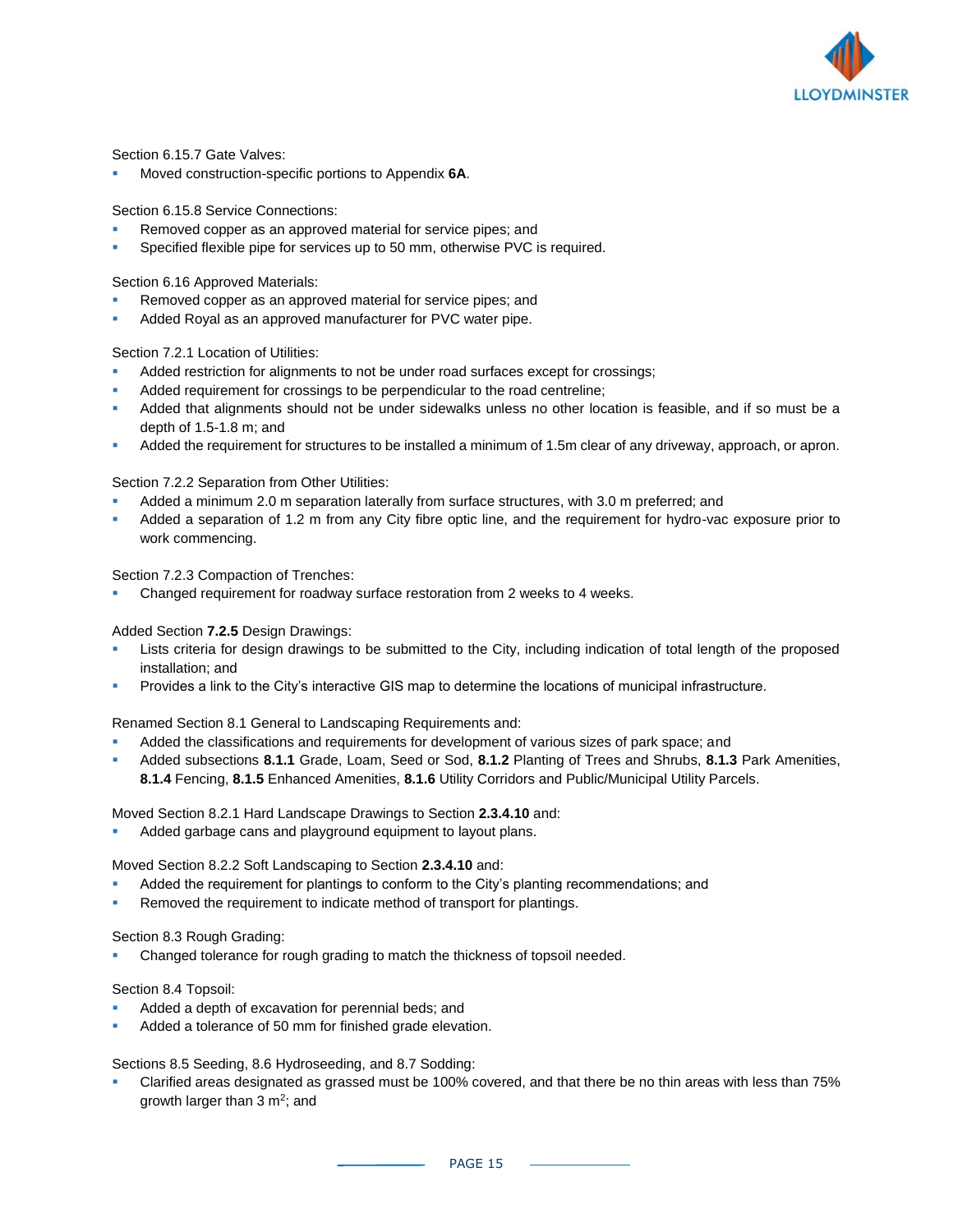

Added that areas with unsatisfactory growth must be remediated, with the areas reviewed after one growing season to assess whether sufficient growth and germination has taken place prior to acceptance.

Moved Section 8.8 Plant Material into Section **8.1.2**.

Moved Section 8.9 Uniform Fencing into Section **8.1.4**.

Section 9.1 General:

Removed the requirement for a quality control plan to be submitted prior to work commencing.

Section 9.4 Roll Testing/Proof Rolling:

- Corrected nomenclature of subgrade and base;
- Clarified loading requirements for the truck used for a proof roll;
- Clarified sufficient passes are needed to cover the entire surface; and
- Changed Inspector to City representative.

Section 9.5 Testing – Sanitary Sewers renamed to Testing – Gravity Sewers

Expanded description of testing requirements.

Added Section **9.5.1** Visual Inspection:

Describes items checked during a visual inspection.

Section 9.5.1 Video Inspection Test renumbered to Section **9.5.2** and:

- Added restriction on flushing new lines into existing manholes;
- Added pipe size limit of 900 mm for use of CCTV; and
- Changed requirement for submission at FAC to CCC.

Added Section **9.5.2.1** Pipe Walk-Through:

Specified pipes larger than 900 mm must be visually inspected by a certified operator unless otherwise approved.

Added Section **9.5.3** Exfiltration Test:

Details of leakage testing, and criteria which must be fulfilled prior to testing.

Added Section **9.5.4** Deviation from Line:

Details of acceptable horizontal deviation from the designated alignment of pipes.

Added Section **9.5.5** Deflection Test:

Details of when a deflection test would be required, acceptable deflection in pipes and testing requirements.

Section 9.5.2 Testing of Forcemains renumbered to Section **9.6**.

Section 9.6 Testing – Storm Sewers incorporated into Section 9.5.

Section 9.7.1.2 Pressure Testing HDPE Pipe:

Set test duration to be 3 hours.

Section 9.7.2 Flushing and Disinfection:

Added requirement for flushing velocities to conform to AWWA C651 and be coordinated with Water Services.

Added Section **9.8** Verification of Gutter Flow:

Details of procedure for the testing of gutters to verify they convey surface flows.

Section 10.4 Abandoned Service Connections:

Added allowance for main stops to be turned off and left in place on PVC mains;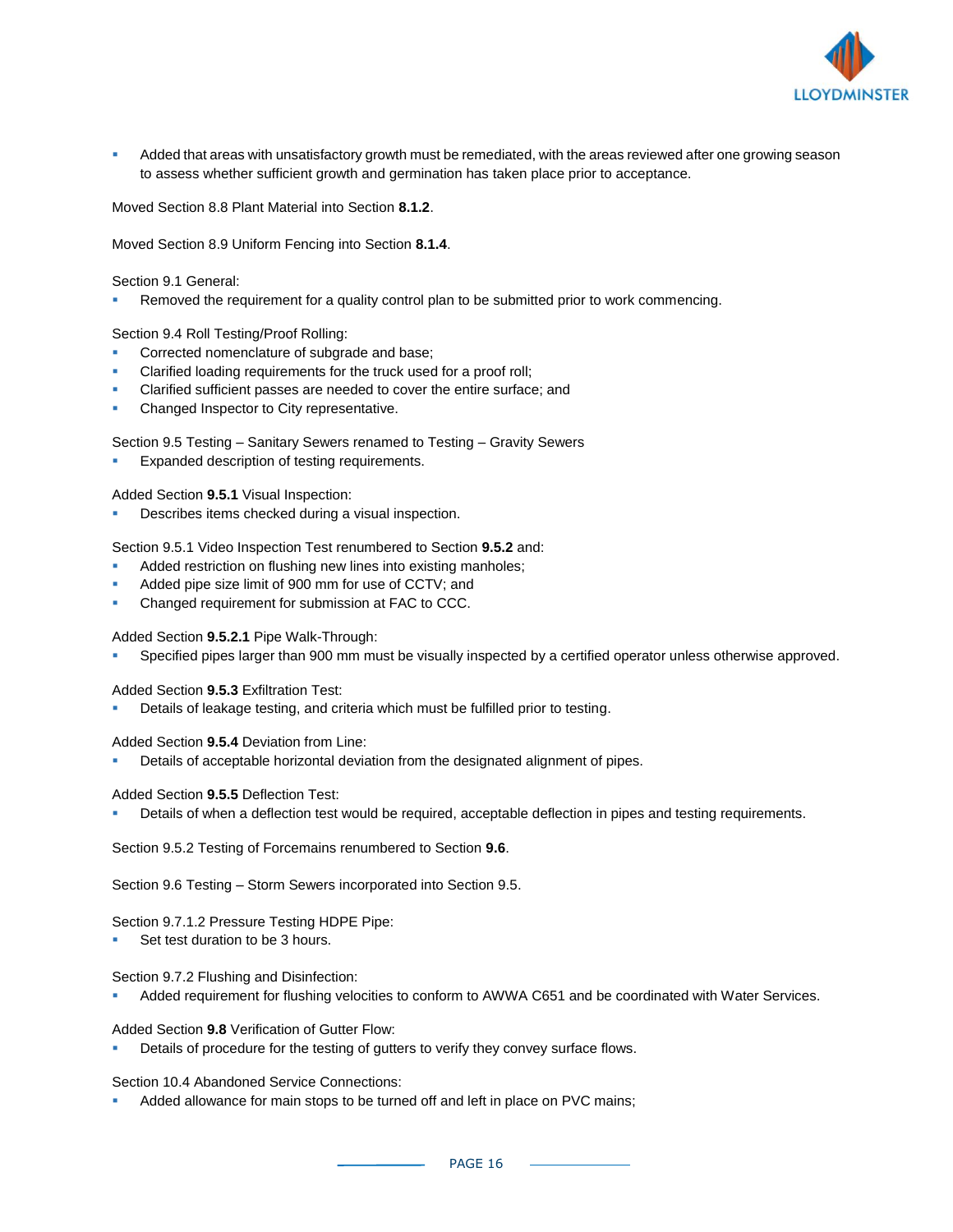

- Added allowance and specifications for abandoned service tees to be plugged instead of removed; and
- Added requirement for service abandonments to be inspected by the City.

Added Section **11** Single Lots (Development Permits)

Information for development on single lots, generally governed by Development Permits, including submission requirements, design parameters, and construction requirements.

Standard Drawings:

- All drawings have been adjusted to be dimensioned in millimetres unless otherwise noted;
- Section 1 cross-section drawings have all been updated to conform to the updated Table 3.1, and no longer feature a parabolic crown. Minimum and maximum crossfall have been identified. Curb type has been identified. Added granular base under walkways;
- 1-104 added a concrete swale to the bottom of the lane;
- Added 1-106 Typical Residential Cul-de-sac;
- Added 1-107 Typical Industrial/Commercial Cul-de-sac;
- 1-200 removed leaders for asphalt and granular base, replaced with "pavement structure". Added minimum and maximum crossfall. Added the requirement for erosion control measures within the ditches;
- 1-201 renamed to Industrial / Commercial Approaches (Rural), added minimum depth of cover over culvert;
- 1-202 removed leaders for asphalt and granular base, replaced with "pavement structure". Added note to narrow ditch bottom as required;
- 1-203 added note referring to bollard standard drawing, adjusted valve location;
- 1-204 added hatching to asphalt, changed granular base thickness to match surrounding structure;
- 1-300 added edge of pavement lines to intersection location;
- 1-301 adjusted details to show u-channel as well as round pipe pole installation, changed pipe diameter to 60mm;
- Added 1-303 Hand Applied Markings;
- Added 1-400 Gutter and butt Joint Milling;
- Added 1-500 Roundabout Cross-Section:
- Added 1-501 Roundabout Plan View and Landscaping Zones;
- Section 2 wick drain location changed to lowest point of subgrade;
- Section 2 changed dimensions of reverse curbs so that the thickness of the gutter pan is not reduced;
- Section 2 changed contraction joint intervals of curbs to be 3.0 m from 5.0 m;
- 2-100 clarified rebar required in replacement over service trenches;
- 2-101 renamed to Standard 200 mm Curb with 250 mm Gutter, clarified rebar required in replacement over service trenches;
- 2-102 renamed to Rolled Face Curb and Gutter, moved wick drain location to rear of curb
- 2-103 moved wick drain location to rear of curb, clarified rebar required in replacement over service trenches;
- 2-104 changed minimum width to be 1.0 m, corrected "entrapment" to "entrainment";
- 2-105 renamed to Rolled Face Curb, Gutter, and Monolithic Sidewalk, clarified subgrade must be compacted, clarified rebar required in replacement over service trenches;
- 2-106 renamed to Straight Face Curb, Gutter, and Monolithic Sidewalk, moved wick drain to rear of curb, clarified rebar required in replacement over service trenches;
- 2-107 clarified rebar required in replacement over service trenches;
- 2-108 added sand under unit pavers, added granular base and wick drain under curb, corrected "entrapment" to "entrainment";
- 2-109 identified acceptable crossfall to be 2.0-4.0%, adjusted linework to match required dimensions, specified contraction joint locations, added rebar requirements;
- 2-109, 2-110, 2-200 set thickness of granular base to 150 mm;
- 2-110 adjusted linework to match required dimensions, specified contraction joint locations, added rebar requirements;
- Added 2-111 Residential Apron Crossing Mono Sidewalk;
- Added 2-112 Residential Apron Crossing Separate Sidewalk;
- Added 2-113 Trench Drain;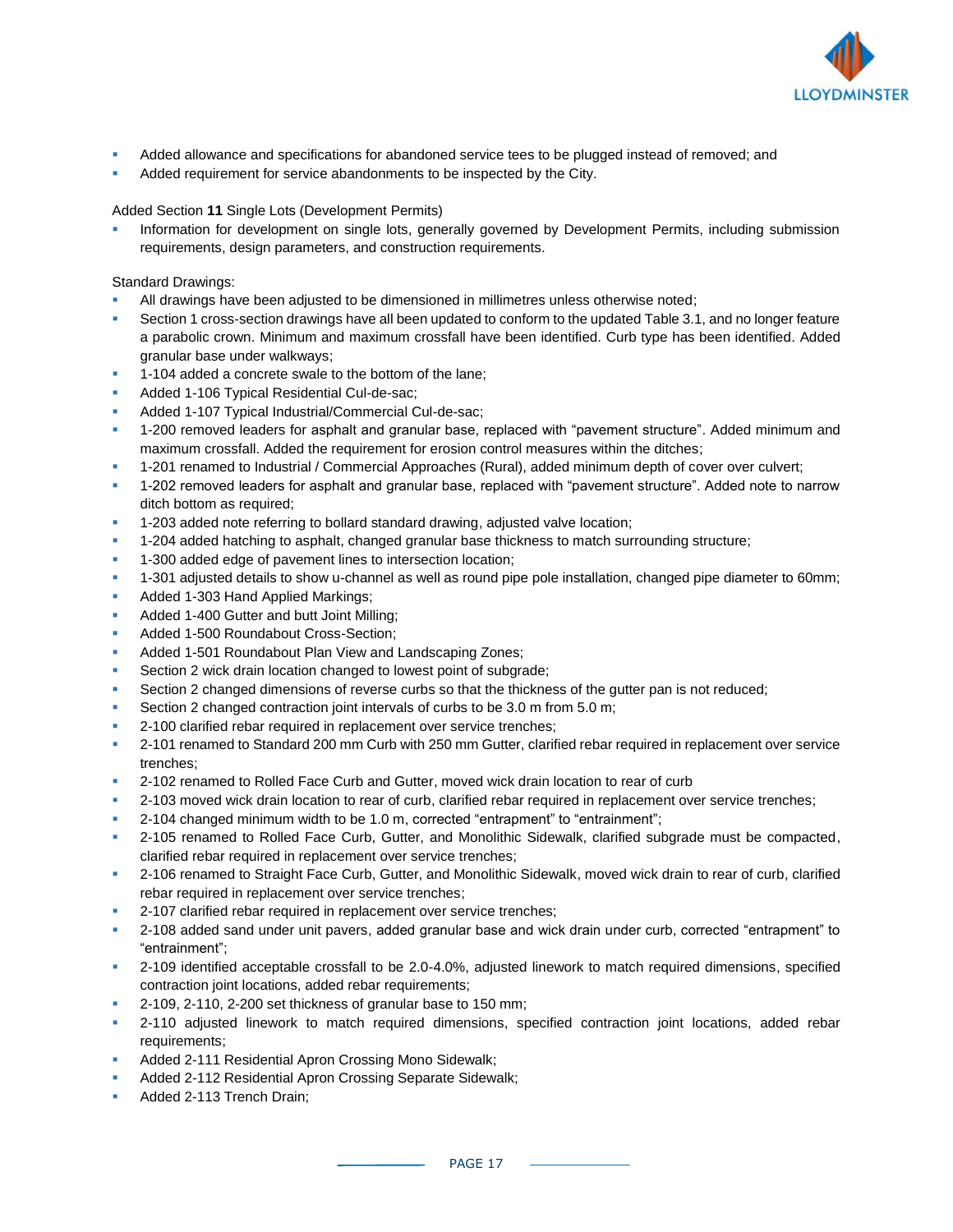

- 2-200 removed Types A1 and C ramps. Added Type B2 ramp for boulevards less than 2 m in width;
- 2-201 clarified dropped gutter lip to match first lift of asphalt, added requirement to remove and replace when top lift is placed
- 2-202 added notes from 2-201;
- 2-203 added bevelled end to median, added concrete strength requirements;
- 2-204 added CC stamp can be a service box cap, allowed for missed stamp to have "CC" ground in;
- Added 2-205 Concrete Drainage Swale (Roadway);
- Section 3 clarified maximum distance from top step to rim of 600 mm;
- 3-100, 3-101, 3-102, 3-103 added requirements for buoyancy calculations;
- Added 3-104 Perched Manhole:
- Added 3-105 Manhole Penetrations and Design;
- 3-200 renamed to Non-Floating Manhole Frame Adjustment Detail;
- 3-202 specified logo covers for F-80 frames;
- Added 3-203 F-80 Manhole Adjustment Detail;
- Added 3-204 TF-80LSAN Sanitary Sewer Cover (City Logo);
- Added 3-205 TF-80LSTM Storm Sewer Cover (City Logo);
- Added 3-206 Watertight Manhole Cover;
- Added 3-208 F-39 Frame and Locking Cover;
- Added 3-300 Typical Pipe Section Exfiltration Test
- 4-100 changed % SPD under roads in zone A to be 98%, and maximum lift thickness to be 300;
- 4-101 Added requirements for width of insulation and installation in an "inverted U" configuration;
- Added 4-102 Insulation Requirements Crossing Pipe Open to Atmosphere;
- 4-200 corrected thickness of sand above the pipe to be 300 mm, removed Class B-1 bedding, set depth of bedding below pipe to be 150 mm, added clarification bedding design required for pipes larger than 600 mm;
- 5-200 increased length of wick drain into CB to 100 mm;
- 5-301 renamed to Metal Culvert;
- 5-304 renamed to Rock Rip-Rap Detail for Metal Culverts or Open Channels;
- Added 5-400 Inlet/Outlet Indicator Post Detail;
- Added 5-401 Stormwater Storage Wetland Sign;
- Added 5-402 Stormwater Storage Pond Sign;
- Added 5-403 Stormwater Storage Facility Sign;
- Added 5-404 Stormwater Storage Channel Sign;
- Added 5-405 Stormwater Storage Site Sign Details;
- Added 5-406 Typical Notice Sign;
- Added 5-500 Typical Stormwater Storage Pond;
- Added 5-500 Typical Stormwater Storage Pond Forebay;
- Section 6 all anodes have a 2m lead;
- Section 6 all bolts below the surface to be wrapped in Denso or Petroguard Petrolatum tape;
- Section 6 all cad welds to be covered by Denso or Petroguard Petrolatum tape;
- 6-100 clarified distance from surface to stone guard is top of nut;
- 6-101 valve box cover to be flush with the surface in boulevards, green spaces and concrete sidewalks, adjusted dimension from surface to top of stone guard nut;
- 6-102 breakaway flange specified to be above ground, extension length as required, rod coupling to be within 50 mm of breakaway flange, minimum distance between hydrant and valve increased to 0.75m;
- 6-200 caps to be installed flush with finished ground, threaded nipple replaced with 2" quick connect;
- 6-201 added stone guard, clarified dimension from stone guard to surface is from finished surface to top of nut;
- Added 6-304 Poured Concrete Thrust Blocks for Dead-Ends in Disturbed Soil;
- 6-400, 6-401 added 3 litres of water to be poured on anode following placement to activate, anode leads to be 2m in length;
- 6-401 renamed to Typical Anode Installation for Metallic Fittings used with PVC Water Mains;
- Section 7 specified saddles only to be used for new connections to existing mains larger than 300 mm, allowed for Inserta-tees to be used in place of saddles;